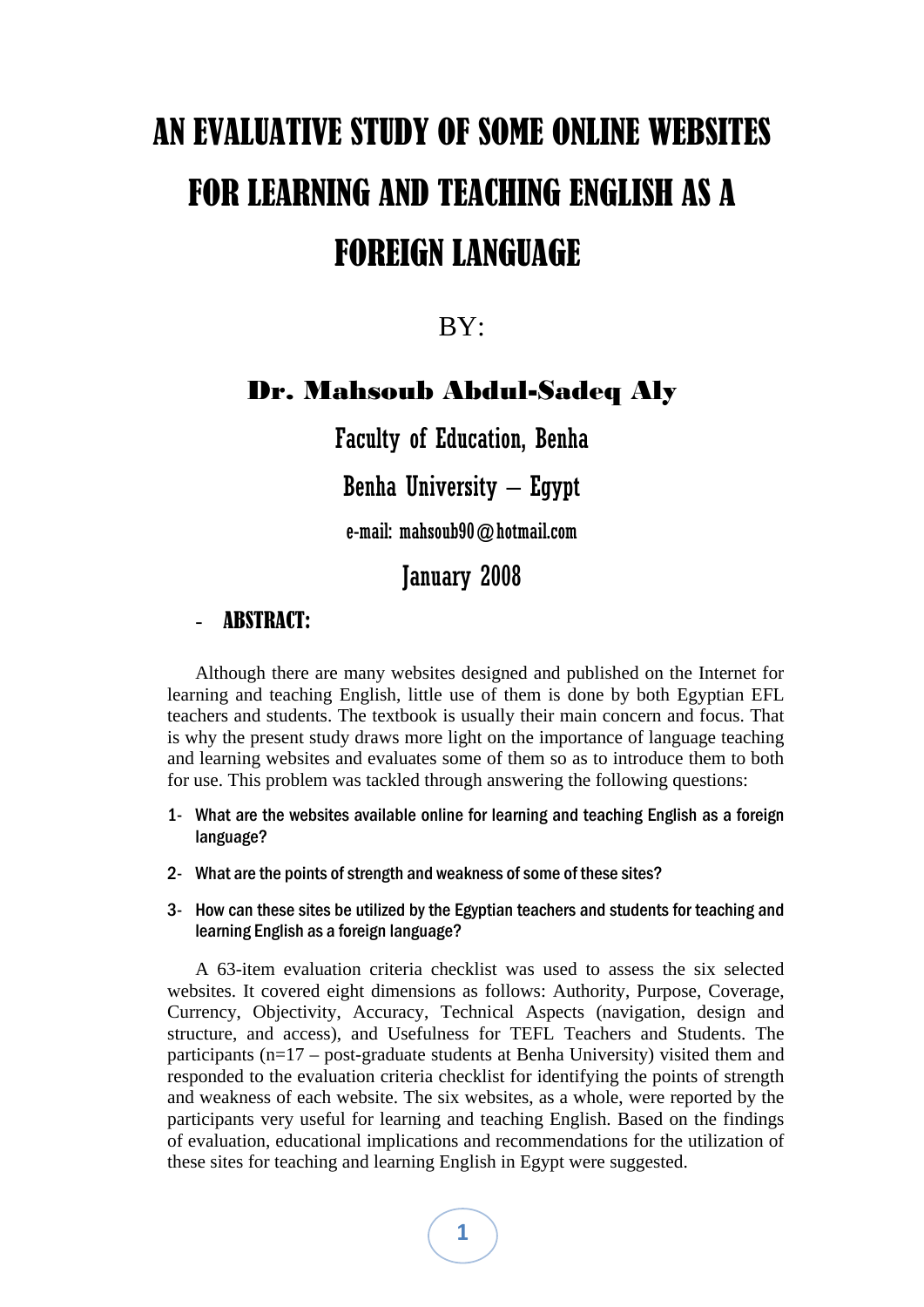### - INTRODUCTION:

The Internet nowadays is a commonly-used tool for lifelong education in different fields. Its increased availability to individuals and the rise in the amount of time spent online makes it a powerful and suitable source by which to disseminate educational information. Many websites are available and have been designed in order to help individuals learn and teach the English language.

The present study aims at evaluating the English language learning/teaching websites and their contribution for developing the language skills. An evaluation criteria checklist was used to assess them. The study contributes to the literature of websites evaluation. Evaluation, said *Steimle* (2003:4), is necessary to document the value of a website, to gain information for a website's improvement, and to justify future investment into the website. In addition to studying website utilization, there are three important aspects. These are the content of the website, the way in which the website is delivered, and the usability of the website. The website should meet the needs of its visitors.

The necessity of website evaluation has been considered and experienced by some researchers. *Shackelford* (1999) assessed the strengths and limits of websites*. Marton* (2000) evaluated the Women's Health Matters Website. *Zhang and Von Dran* (2000) presented a twofactor model for web site design and evaluation. *Andrews* (2001) evaluated the Indiana Clearinghouse for Citizenship and Character Education's Web site. The paper finds that the format is simple and excellent, easily accessible and navigable*. Weis* (2001) evaluated websites for history teachers. *Dragulanescu* (2002) assured that it is necessary to critically assess the quality of websites and to determine the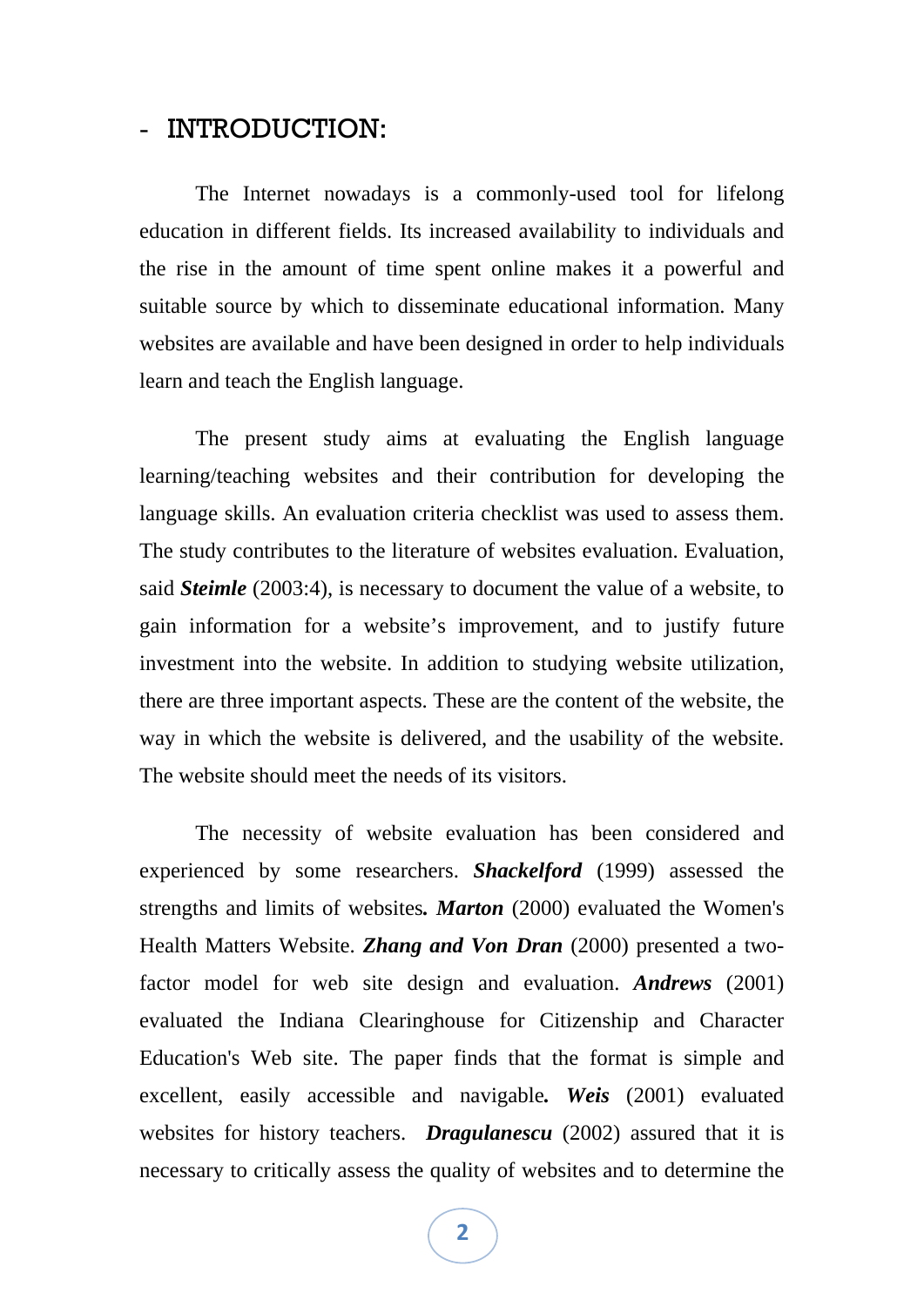extent to which they meet our needs and requirements. *Howitt et. el.*  (2002) developed a rating instrument for assessing UK general practice websites, and evaluated them critically. *Jenkins and Robin* (2002) examined evaluation of an educational website *.Van Asten, Pieters, G. and Joos, S.* (2003) evaluated the quality of information on Dutchlanguage websites relating to depression*. Goolkasian, Wallendael and Gaultney* (2003) evaluated a web site in cognitive science. *England and Nicholls* (2004) examined an evaluation of the quality of websites*. Morrison, Taylor and Douglas* (2004) reported on the past, present, and likely future of one of the recommended approaches for evaluating tourism and hospitality Websites*. Murphy et al* (2004) carried out an evaluation of web-based information*. Shchiglik and Barnes* (2004) evaluated website quality in the airline industry*. Miller, Adsit and Miller*  (2005) evaluated the Importance of common components in school-based websites. *Tsai and Cai* (2005) tackled the development and validation of an evaluation questionnaire for nursing websites. A total of 24 websites in the United States and Taiwan, including websites in 13 leading schools and 11 hospitals, were selected as test websites. *Beldona and Cai* (2006) carried out an exploratory evaluation of 50 rural tourism websites in the United States. *Fried* (2006-2007) studied the reflections on the Implementation of a course website maintained by multiple faculty members: its analysis, development, sustainability, and evaluation. *Buyukozkan and Ruan* (2007) presented a framework of website quality evaluation for measuring the performance of government websites. In his article, *Kral* (2007) discussed several guidelines for library media specialists to teach students about the necessity of web site evaluation. **Seock and Chen-Yu** (2007) examined website evaluation criteria among college student consumers in the US.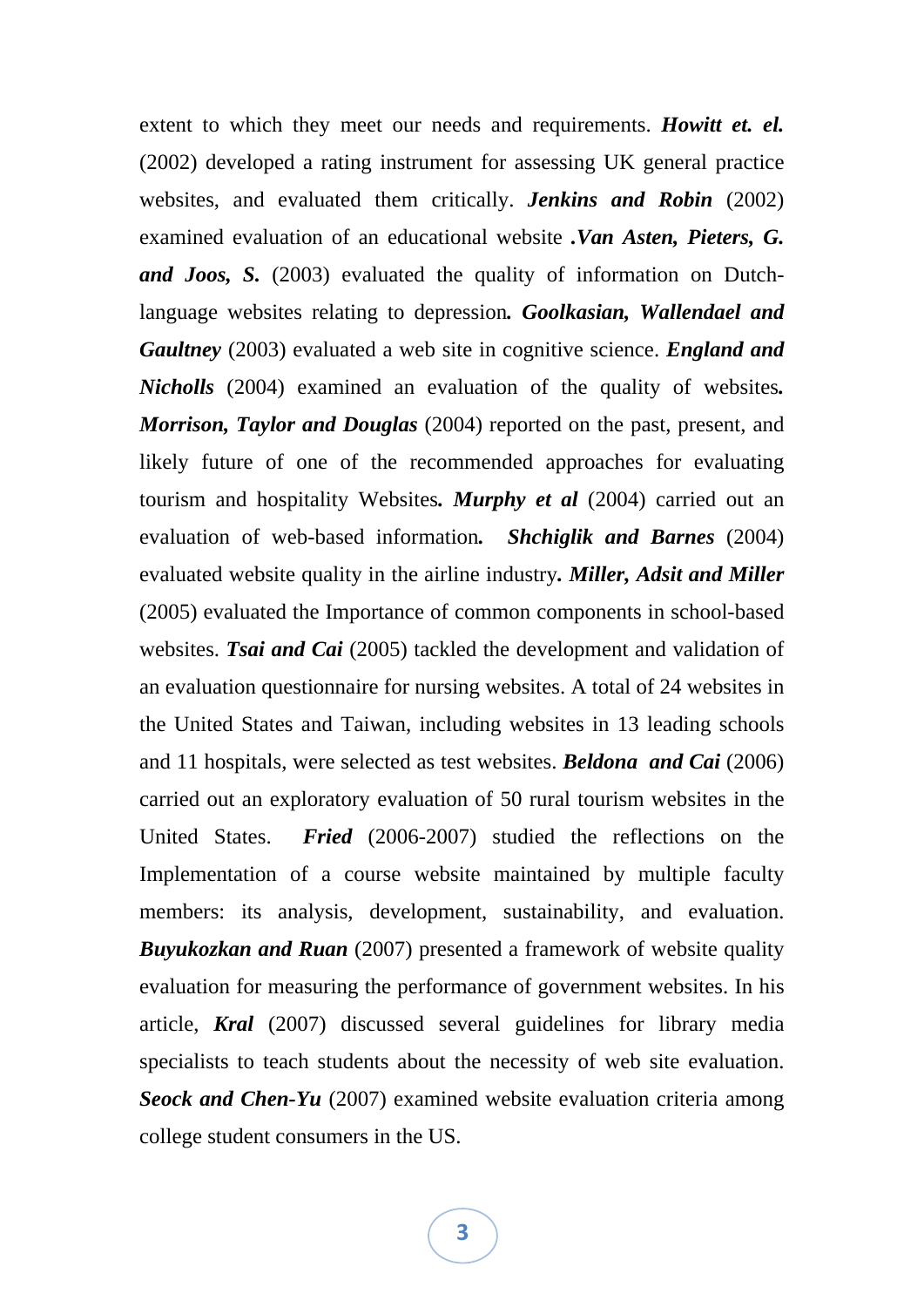In the field of foreign language learning and teaching, there are some related studies. *Gottwald* (2002) summarized the content of existing websites devoted to second language research and indicates areas that need to be improved*. Kung and Chuo* (2002) investigated the potential role of English-as-a-Second/Foreign-Language (ESL/EFL) websites to supplement in-class instruction. *Murray and Reagan* (2003) discussed resources for students and teachers and provided a list of English-as-a-Second-Language textbook companion websites. *Rifkin (*2003) presented standards for assessing language-learning software and Web sites. *Nicholas, Debski and Lagerberg* (2004) devised a system for students to practice spelling individually through an online tool, which tests for the students' performance on individual rules of spelling. *Susser and Robb* (2004) evaluated ESL/EFL Instructional web sites. *Smidt and Hegelheimer* (2004) investigated how authentic web-delivered video can inform ESL online instruction and enhance the incidental acquisition of vocabulary and listening comprehension. *Kongrith and Maddux* (2005) studied the online Learning and second-language acquisition. *Hampel and Stickler* (2005) outlined a framework for tutor training, starting with a brief overview of benefits and challenges for online language tutors*. Simpson* (2005) investigated the learning that happens in the synchronous text chat forum of on online group of English Language learners and tutors. *Hampel* (2006) discussed a framework for the development of tasks in a synchronous online environment used for language learning and teaching. *Shield and Kukulska-Hulme* (2006) investigated the usability of e-learning websites, focusing on the example of foreign language learning. *Son* (2006) reported the results of a study that examined an online discussion group established for a computer-assisted language learning (CALL) course and investigated patterns of interactions generated through the online discussion and participants' attitudes toward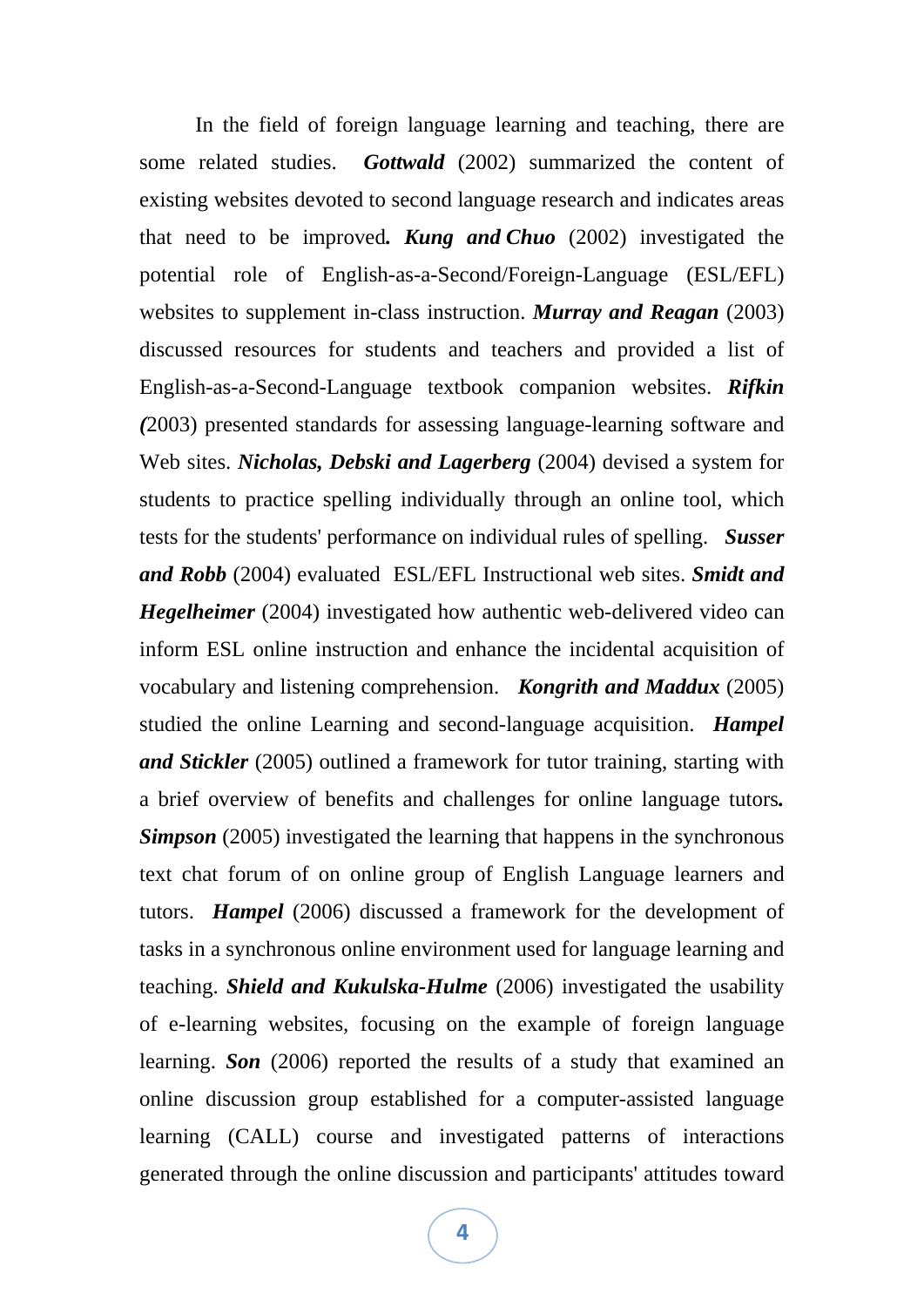the computer-mediated communication (CMC) activity*. Yip and Kwan* (2006) reported a study of the usefulness of online games in vocabulary learning for some undergraduate students. *Furukawa et. al.* (2007) described how the SSS (Start with Simple Stories) Website supported individual learners to improve their communication skills in English through extensive reading. *Zapata and Sagarra* (2007) examined the effects of an online workbook and a paper workbook on L2 vocabulary acquisition.

#### - RESEARCH PROBLEM:

 Although there are many websites for learning and teaching English as a foreign language, little use of them is done by both Egyptian teachers and students. Their main concern and focus is usually the textbook. That is why the present study draws more light on the importance of language teaching and learning websites and evaluates some of them so as to introduce them for use by both teachers and students. This problem can be tackled through answering the following questions:

- 4- What are the websites available online for learning and teaching English as a foreign language?
- 5- What are the points of strength and weakness of some of these sites?
- 6- How can these sites be utilized by the Egyptian teachers and students for teaching and learning English as a foreign language?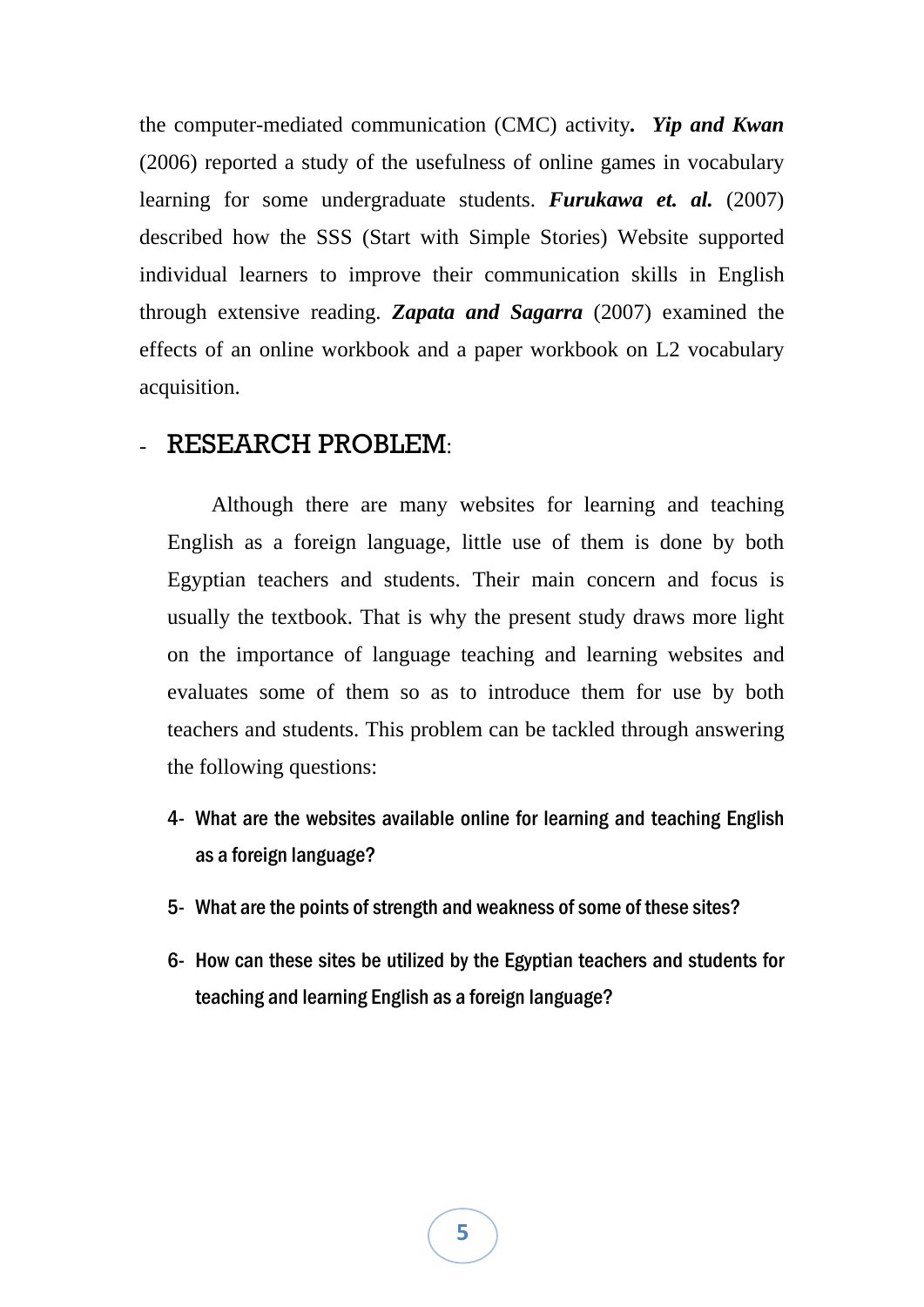## - RESEARCH METHODOLOGY AND PROCEDURES:

 In order to answer the first research question: "What are the websites available online for learning and teaching English as a foreign language**?**" the Internet, using Yahoo search engine, was searched to locate the English language learning/teaching websites. The result of the search showed 58,600 websites, a too large number for consideration in the present study.

 Because of this large number of websites, a small number of them were carefully selected for evaluation according to the following criteria:

- 1- The website should be designed for teachers and learners. In other words, it focuses on English language teaching and learning.
- 2- It should be designed for English specifically. Other languages are not considered.
- 3- It should focus on the language skills learning and/or teaching.

Keeping these criteria in mind, the navigation on the Internet and the final selection of most relevant websites resulted in the following six websites:

- 1- www.go4english.com.
- 2- www.britishcouncil.org.
- 3- www.eslcafe.com. (Dave's ESL café)
- 4- www.zozanga.com.
- 5- www.english-online.com. (English for Everybody)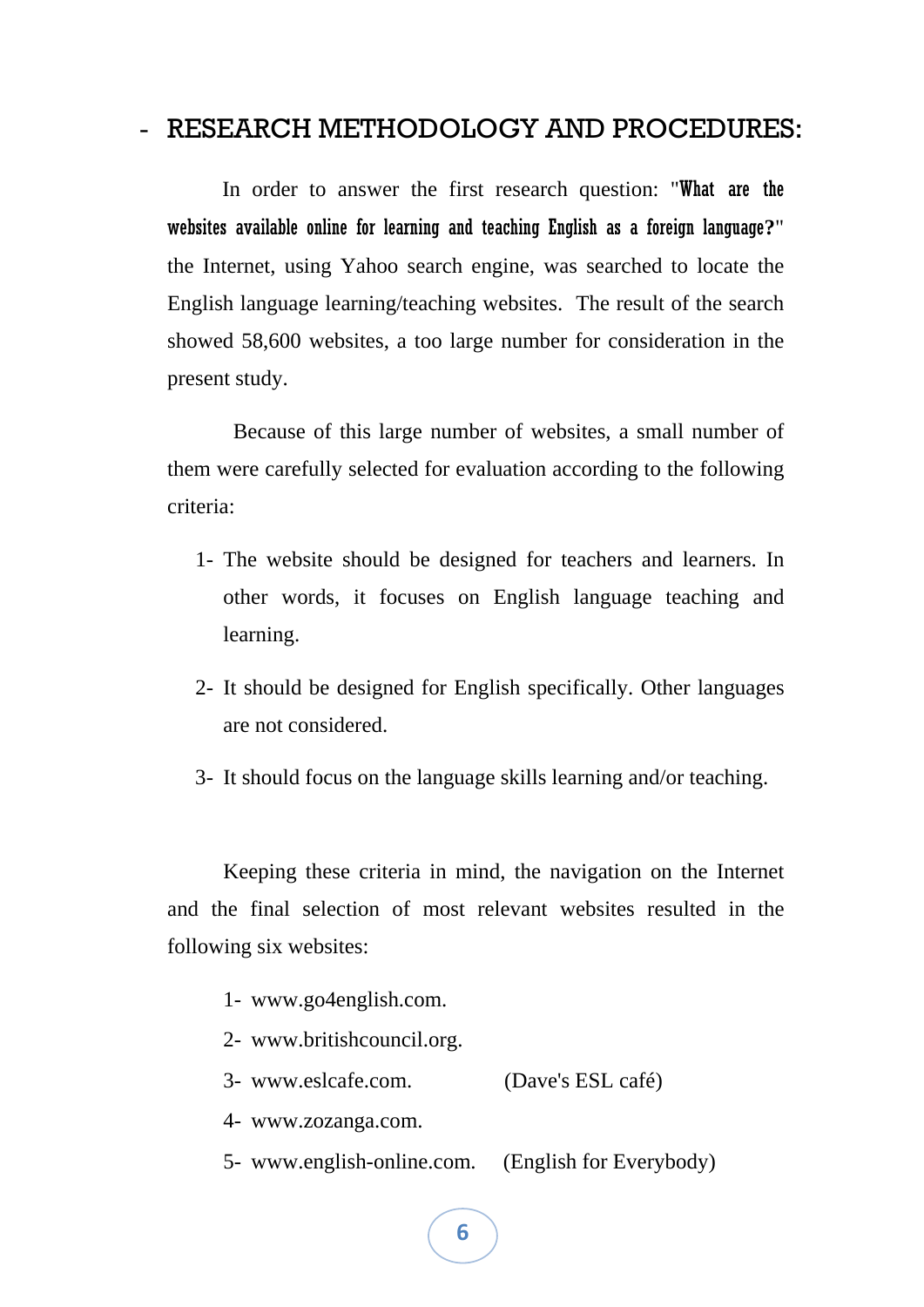#### 6- www.englishclub.com. (English Club)

 In order to answer the second research question: "What are the points of strength and weakness of some of these sites?", an evaluation criteria checklist was developed for evaluating the six selected websites, using some evaluation forms, questionnaires, articles and studies (*Kirk 1996 – Abdullah 1998 - Kapoun 1998 - Hunter 1999A and 1999B – Nackmias and Tuvi 2000 - Nowakowski 2001 - Brown , Hickey , and Pozen 2002 – Ng, Parette and Sterrett 2003 - Engle, and Cosgrave 2004 – Richard Bland College Library 2004 - Engle 2005 - Health Sciences & Human Services Library, University of Maryland 2004 - Grassian 2006 - Walden University Library 2006 - Beck 2007 - John M. Pfau library, California State University 2007 – Lesley University 2007 - Multnomah County Library 2007 - Nova Southeastern University 2007 - Tufts University 2007 - University of Washington Health Sciences Libraries 2007*). It consisted of 63 items.

 The evaluation criteria checklist covered eight dimensions as follows: (See Appendix 1).

- 1- **Authority** (items 1-6): It reveals that the person, institution or agency responsible for a website has the qualifications, experience and knowledge to create and publish it.
- 2- **Purpose** (items 7-11): The purpose of the information presented in the website should be clear. Some websites are meant to inform, persuade, state an opinion, entertain or someone.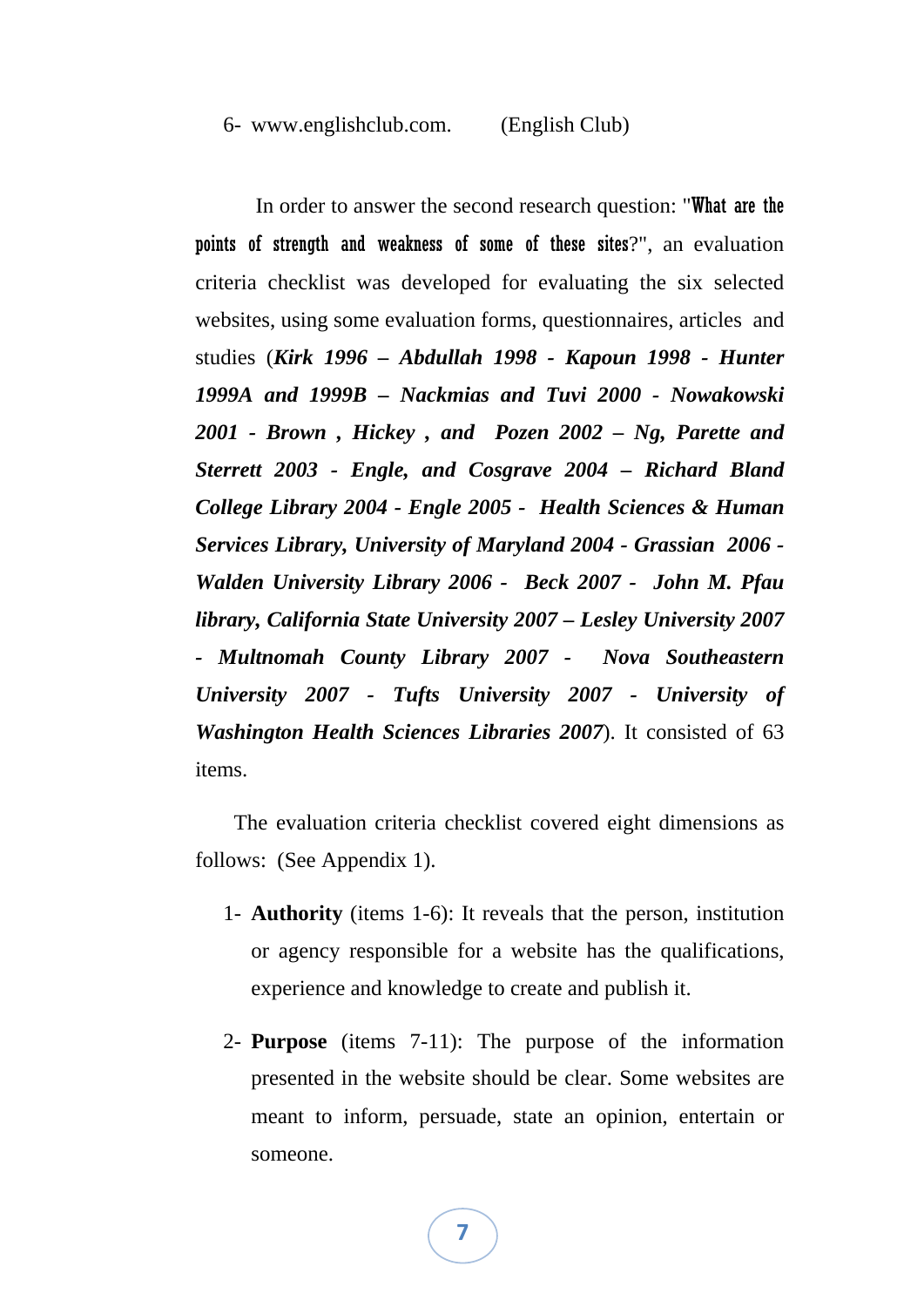- 3- **Coverage** (items 12-20): One author may present comprehensive coverage of a topic while another may cover just one aspect of a topic.
- 4- **Currency** (items 21-27): It is important to know when a site was created, when it was last updated, and if all of the links are current.
- 5- **Objectivity** (items 28-30): The objectivity of the website should be clear. Objective sites will present information with a minimum of bias, without the intention to persuade.
- 6- **Accuracy** (items 31-34): It is the responsibility of the reader to beware of the information presented and to be sure to differentiate fact from opinion.
- 7- **Technical Aspects** (items 35-47): It covers navigation, design and structure, and access.
- 8- **Usefulness for EFL Teachers and Students (**items 48-63**):**  This dimension is the most important one for the present study. That is why it consisted of 16 items. The questionsof this dimension are expected to be answered with more understanding and perfection because it is most related to the sample's majors.

Six items in the checklist need negative responses, no. 20, 27, 28, 29, 46 and 47. They are as follows:

**No. 20: Is the website too detailed? No. 27: Have some of the links expired or moved? No. 28: Does the content reflect a bias? No. 29: Is the bias explicit? No. 46: Does the website take too long to load? No. 47: Do you have to pay a fee to access it or register to use it?**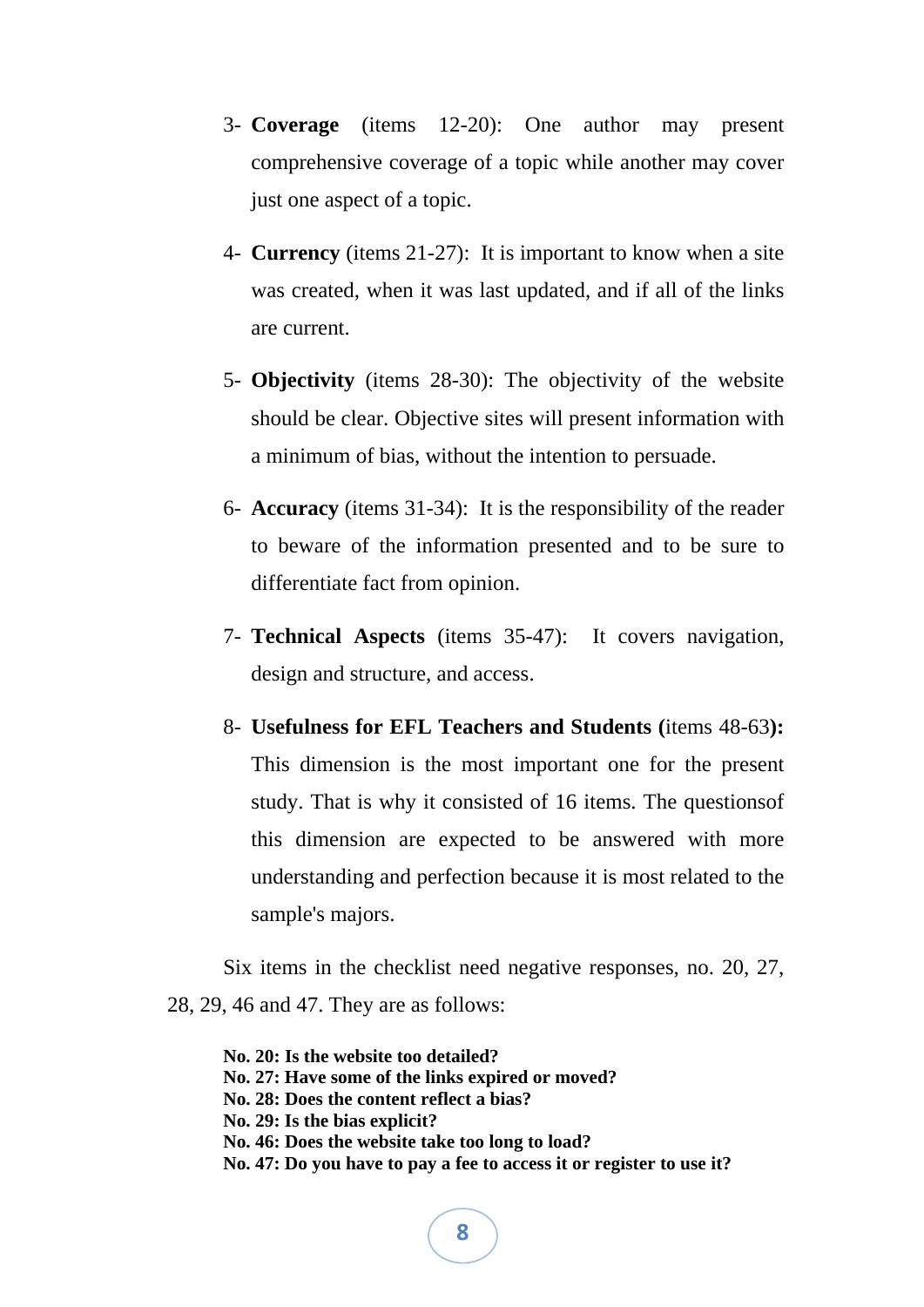The evaluation criteria checklist in its final form was submitted to 17 students graduated from the English language section, Faculty of Education, Benha University, in order to evaluate the six selected websites. They were asked to visit each of the six websites and try to answer all the items by circling YES or NO. In this way, each one of the students evaluated the six websites, resulting in 102 evaluation sheets (6 websites \* 17 students). Six sheets (out of 17) were excluded after the checklist application because they were duplicated. As a result, the net number of students was 11.

## - STUDY FINDINGS:

The participants' responses to evaluation sheets were recorded and tabulated for the six websites for analysis. The following table is comprehensive.

| <b>Websites</b>                | 1   |     |     | $\overline{2}$ | 3   |     | 4   |     |                         | 5                |     | 6              |
|--------------------------------|-----|-----|-----|----------------|-----|-----|-----|-----|-------------------------|------------------|-----|----------------|
| <b>Criteria</b>                | yes | no  | yes | NO             | yes | no  | yes | NO  | <b>yes</b>              | NO               | yes | n <sub>0</sub> |
| <b>AUTHORITY</b>               | 44  | 22  | 54  | 12             | 49  | 17  | 27  | 39  | 31                      | 35               | 40  | 26             |
| <b>PURPOSE</b>                 | 45  | 10  | 40  | 15             | 49  | 6   | 42  | 13  | 51                      | $\boldsymbol{4}$ | 40  | 15             |
| <b>COVERAGE</b>                | 65  | 34  | 73  | 26             | 74  | 25  | 77  | 22  | 70                      | 29               | 78  | 21             |
| <b>CURRENCY</b>                | 42  | 35  | 38  | 39             | 44  | 33  | 43  | 34  | 39                      | 38               | 40  | 37             |
| <b>OBJECTIVITY</b>             | 18  | 15  | 16  | 17             | 15  | 18  | 17  | 16  | 24                      | 9                | 17  | 16             |
| <b>ACCURACY</b>                | 28  | 16  | 28  | 16             | 30  | 14  | 28  | 16  | 26                      | 18               | 22  | 22             |
| <b>Navigation</b>              | 36  | 8   | 30  | 14             | 30  | 14  | 26  | 18  | 24                      | 20               | 34  | 10             |
| Design and<br><b>Structure</b> | 65  | 12  | 53  | 24             | 60  | 17  | 53  | 24  | 40                      | 37               | 51  | 26             |
| <b>ACCESS:</b>                 | 15  | 7   | 18  | 4              | 16  | 6   | 17  | 5   | $\overline{\mathbf{4}}$ | 18               | 17  | 5              |
| <b>USEFULNESS</b>              | 153 | 23  | 131 | 45             | 120 | 56  | 148 | 28  | 146                     | 30               | 160 | 16             |
| Total                          | 511 | 182 | 481 | 212            | 487 | 206 | 478 | 215 | 455                     | 238              | 499 | 194            |

**Table (1): Students' Responses on the Evaluation Criteria Checklist of the Six Selected Web sites**

In the following section, the points of strength and weakness of

each website were explained.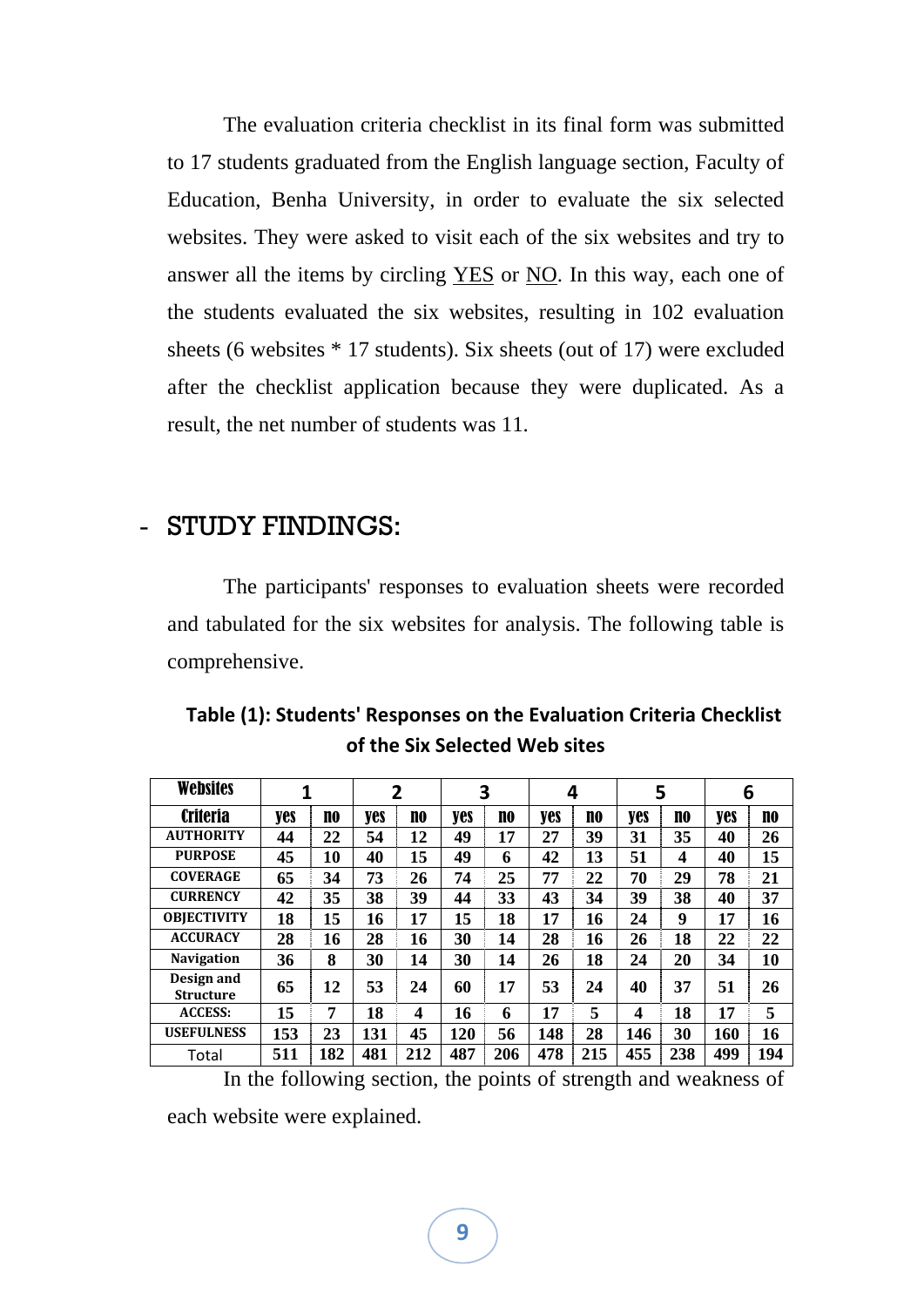#### **(1) www.go4english.com.**

According to the participants' responses, this site was the first in rank when compared with the other five ones. The number of "yes" responses to all the evaluation criteria was 511 (out of 693 – 73.7%). It has a high authority ( $n=44$  – out of 66 – 66%), clearly-stated purpose (n=45 – out of  $55 - 81\%$ ), good coverage (n=65 – out of 99 – 65%), acceptable currency (n=42 – out of  $77 - 54$ %), acceptable objectivity (n=18 – out of  $33 - 54\%$ ), acceptable accuracy (n=28 out of 44 – 63%), very good navigation (n=36 – out of 44 – 81%), very good design and structure  $(n=65 - out of 77 - 84%)$ , good access  $(n=15 - \text{out of } 22 - 68\%)$ , and excellent usefulness for EFL teachers and students ( $n=153$  - out of  $176 - 86.9\%$ ).

The points of weakness appeared in four evaluation criteria, mainly items no. 21, 22, 23 and 34 (yes  $=$  below 50%). The following table shows them.

| <b>FOURTH: CURRENCY</b> |     |  |    |    |  |
|-------------------------|-----|--|----|----|--|
| 21                      | Yes |  | No |    |  |
| 22                      | Yes |  | No |    |  |
| 23                      | Yes |  | No | 10 |  |

**Table (2): The points of weakness in the first website**

| <b>SIXTH: ACCURACY</b> |     |  |    |  |  |
|------------------------|-----|--|----|--|--|
| ΙЛ                     | Yes |  | No |  |  |

 Item no. 21: "**Is the date the information was first written given**?", item no. 22: " **Is the date the information was placed on the web given?"** and item no. 23: "**Is the date the information was last revised given?"** deal with the website currency. Item no. 34: "**Is a bibliography or reference list included?"** deals with the website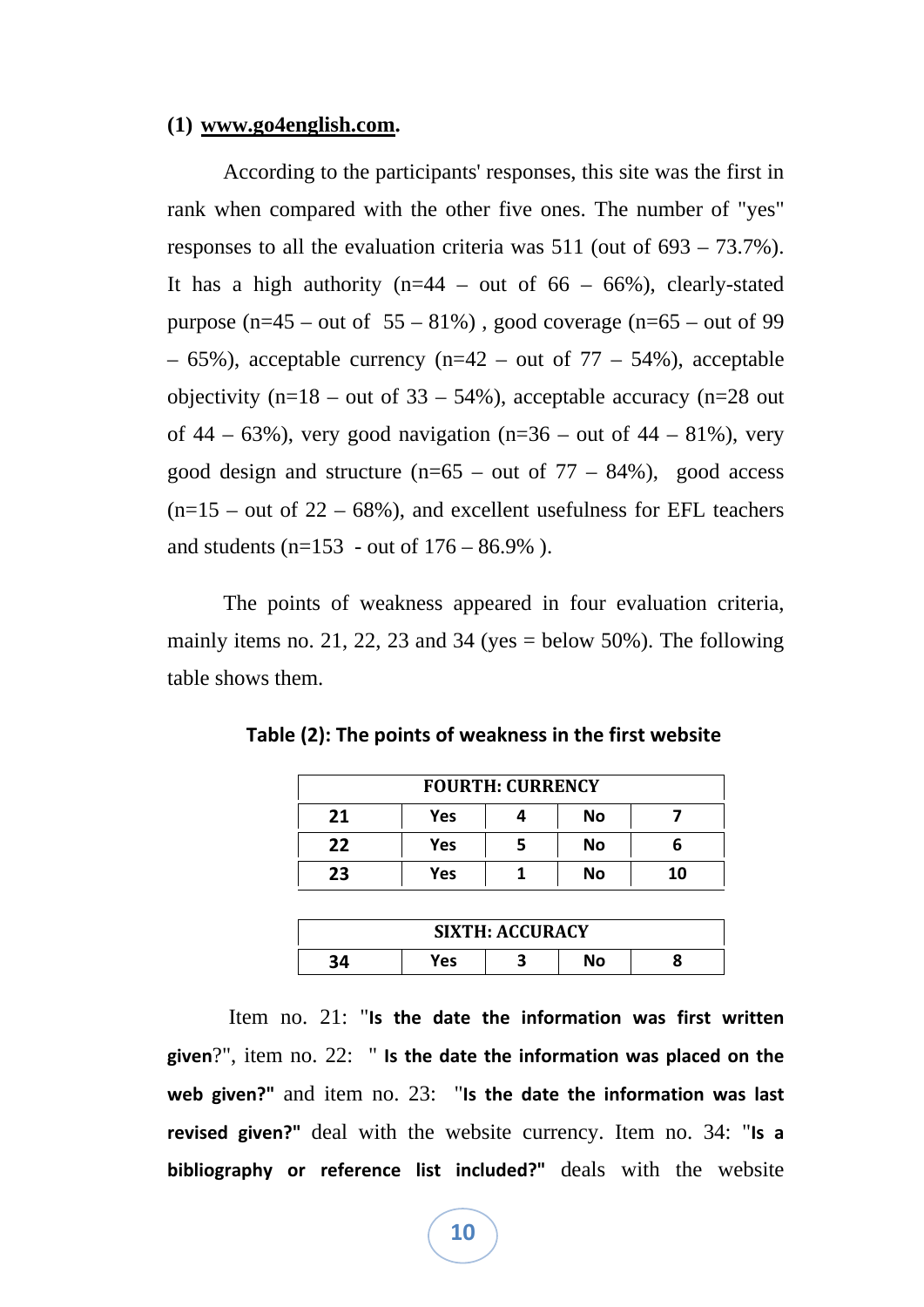accuracy. The participants reported that these criteria were not available on the website.

#### (2)**www.britishcouncil.org**.

According to the participants' responses, this site was the fourth in rank when compared with the other five ones. The number of "yes" responses to all the evaluation criteria was 481 (out of 693 – 69%). It has a very good authority ( $n=54$  – out of 66 – 81%), clearly-stated purpose (n=40 – out of  $55 - 72\%$ ), good coverage (n=73 – out of 99 – 73%), acceptable accuracy ( $n=28$  out of  $44 - 63$ %), good navigation  $(n=30 - \text{out of } 44 - 68\%)$ , good design and structure  $(n=53 - \text{out of } 44 - 68\%)$ 77 – 68%), very good access (n=18 – out of  $22 - 81$ %), and good usefulness for EFL teachers and students (n=131 - out of 176 - 74%).

The points of weakness appeared in two dimensions: currency  $(n=38 - \text{out of } 77 - 49\%)$ , and objectivity  $(n=16 - \text{out of } 33 - 48\%)$ , mainly in three items, no. 21: "**Is the date the information was first written given**?", item no. 22: " **Is the date the information was placed on the web given?"**, and item no. 23: "**Is the date the information was last revised given?"** (yes = below 50%) under the currency dimension and items no. 32: " **Is the information reliable? If the author is affiliated with a known institution, this could be a clue?"** and item no. 34: **Is a bibliography or reference list included?**" under accuracy dimension. The following table shows them.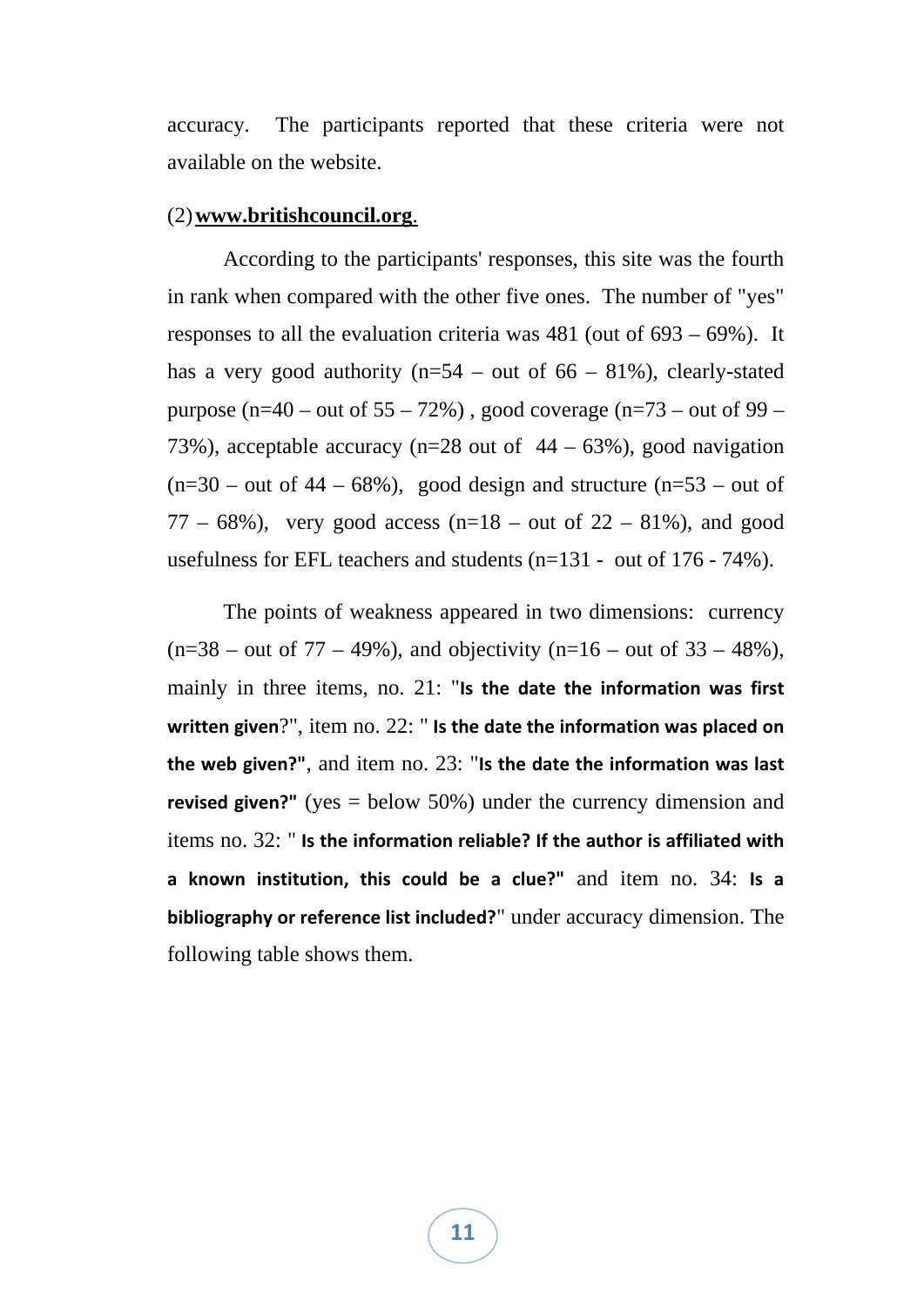| <b>FOURTH: CURRENCY</b> |                        |   |           |   |  |  |
|-------------------------|------------------------|---|-----------|---|--|--|
| 21                      | Yes                    | 3 | No        | 8 |  |  |
| 22                      | <b>Yes</b>             |   | <b>No</b> |   |  |  |
| 23                      | <b>Yes</b>             | 2 | <b>No</b> | q |  |  |
|                         | <b>SIXTH: ACCURACY</b> |   |           |   |  |  |
| 32                      | Yes                    | З | No        | 8 |  |  |
| 34                      | Yes                    | ર | <b>No</b> |   |  |  |

**Table (3): The points of weakness in the second website**

#### (3)**www.eslcafe.com.** (Dave's ESL café)

According to the participants' responses, this site was the third in rank when compared with the other five ones. The number of "yes" responses to all the evaluation criteria was 487 (out of 693 – 70%). It has a good authority ( $n=49$  – out of 66 – 74%), very clearly-stated purpose (n=49 – out of  $55 - 89\%$ ), good coverage (n=74 – out of 99 – 74.7%), acceptable currency ( $n=44$  – out of 77 – 57%), good accuracy (n=30 out of  $44 - 68\%$ ), good navigation (n=30 – out of  $44 - 68\%$ ), very good design and structure  $(n=60 - \text{out of } 77 - 77.9\%)$ , good access ( $n=16$  – out of 22 – 72.7%), and good usefulness for EFL teachers and students ( $n=120$  - out of  $176 - 68\%$ ).

One point of weakness appeared in objectivity dimension (n=15 – out of 33 – 45%), mainly in item no. 30: "**Does the site avoid advertising that may be a conflict of interest with the content?**" (yes = below 50%). The following table shows it.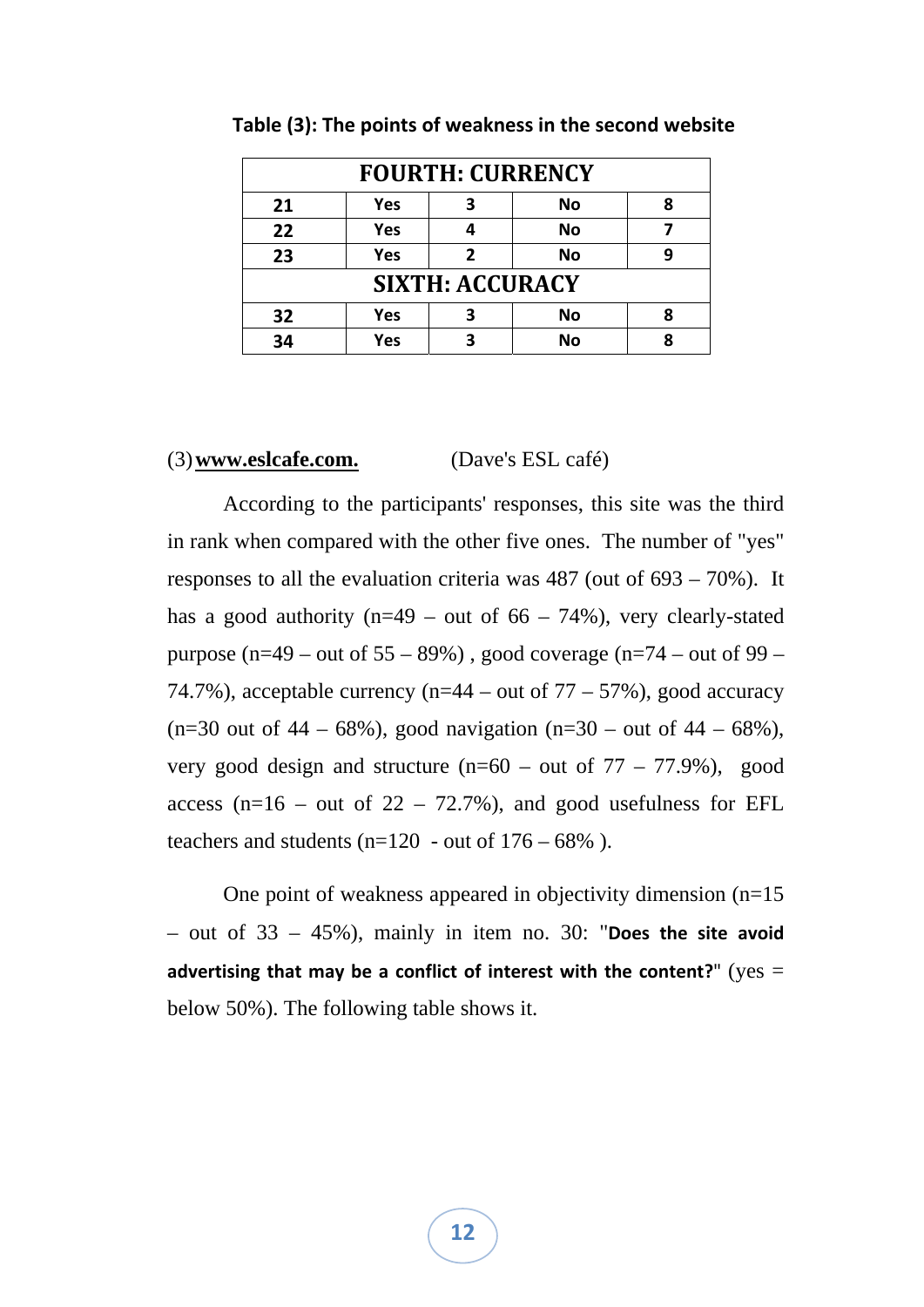#### **Table (4): The point of weakness in the third website**

| <b>FIFTH: OBJECTIVITY</b> |     |  |  |  |  |
|---------------------------|-----|--|--|--|--|
|                           | Yes |  |  |  |  |

#### **(4) www.zozanga.com**

According to the participants' responses, this site was the fifth in rank when compared with the other five ones. The number of "yes" responses to all the evaluation criteria was 478 (out of 693 – 67%). It has clearly-stated purpose  $(n=42 - \text{out of } 55 - 76%)$ , good coverage  $(n=77 - \text{out of } 99 - 77\%)$ , acceptable currency  $(n=43 - \text{out of } 77 - \text{out of } 77)$ 55.8%), acceptable accuracy (n=28 out of 44 – 63%), acceptable objectivity (n=17 – out of 33 – 51%), very good navigation (n=26 – out of  $44 - 59\%$ ), very good design and structure (n=53 – out of  $77 -$ 68.8%), good access ( $n=17$  – out of 22 – 77%), and excellent usefulness for EFL teachers and students  $(n=148 -$  out of 176 – 84.9%).

One point of weakness appeared in authority dimension: (n=27 – out of 66 – 40.9%), mainly in four items, no. 1: " **Is it clear who developed and published the site?** ", item no. 2: " **Has the author clearly provided all contact information including: e‐mail address, mail address, phone number, and fax number? Can you easily contact the author for clarification of information?"**, and item no. 3: " **Has the author clearly stated their qualifications, credentials, or provided some personal background information, that gives them the authority to present the information on the site?"** and item no. 5: " **Is there an institutional affiliation?"** (Yes = below 50%). The following table shows them.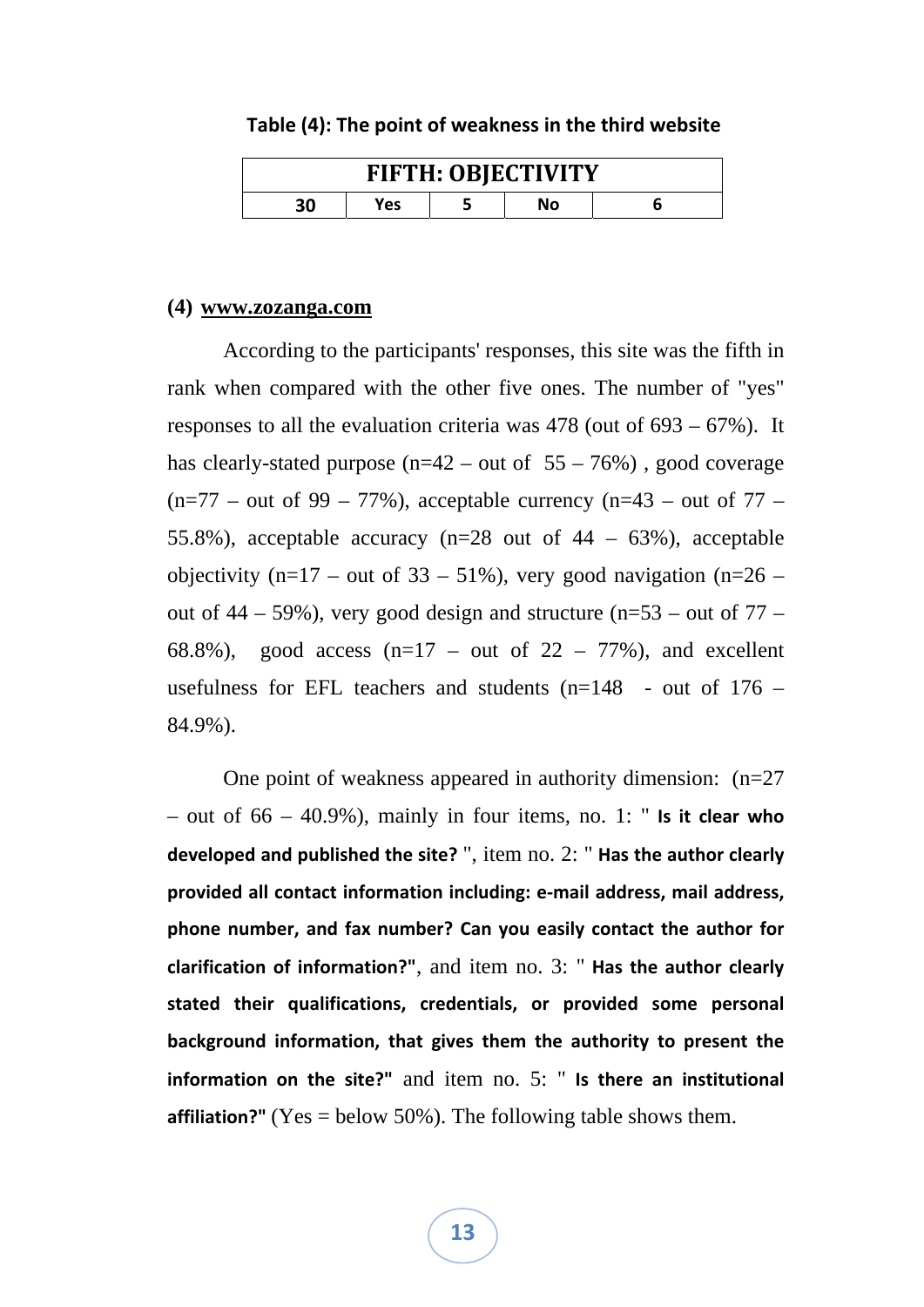|                  | - FIRST: AUTHORITY |   |           |    |  |  |  |
|------------------|--------------------|---|-----------|----|--|--|--|
|                  | Yes                |   | <b>No</b> | 8  |  |  |  |
| $\boldsymbol{z}$ | Yes                | 7 | <b>No</b> |    |  |  |  |
| 3                | Yes                |   | <b>No</b> | 10 |  |  |  |
|                  | Yes                |   | <b>No</b> | 6  |  |  |  |

**Table (5): The point of weakness in the fourth website**

#### (5) **http://www.english-online.org.uk/** (English for Everybody)

According to the participants' responses, this site was the sixth in rank when compared with the other five ones. The number of "yes" responses to all the evaluation criteria was 455 (out of 693 – 65%). It has a clearly-stated purpose  $(n=51 - out of 55 - 92.7%)$ , good coverage  $(n=70 - \text{out of } 99 - 70.7\%)$ , acceptable currency  $(n=39 - \text{out})$ of  $77 - 50.6\%$ ), acceptable objectivity (n=24 – out of  $33 - 72.7\%$ ), acceptable accuracy ( $n=26$  out of  $44 - 59\%$ ), very good navigation  $(n=24 - \text{out of } 44 - 54.5\%)$ , very good design and structure  $(n=40 - \text{in } 44)$ out of 77 – 51.9%), and excellent usefulness for EFL teachers and students ( $n=146$  - out of  $176 - 82.9\%$ ).

The points of weakness appeared in authority dimension  $(n=31)$ – out of 77 – 40%)**,** mainly in three items, no. 1: " **Is it clear who developed and published the site?** ", item no. 2: " **Has the author clearly provided all contact information including: e‐mail address, mail address, phone number, and fax number? Can you easily contact the author for clarification of information?"**, and item no. 3: " **Has the author clearly stated their qualifications, credentials, or provided some personal background information, that gives them the authority to present the**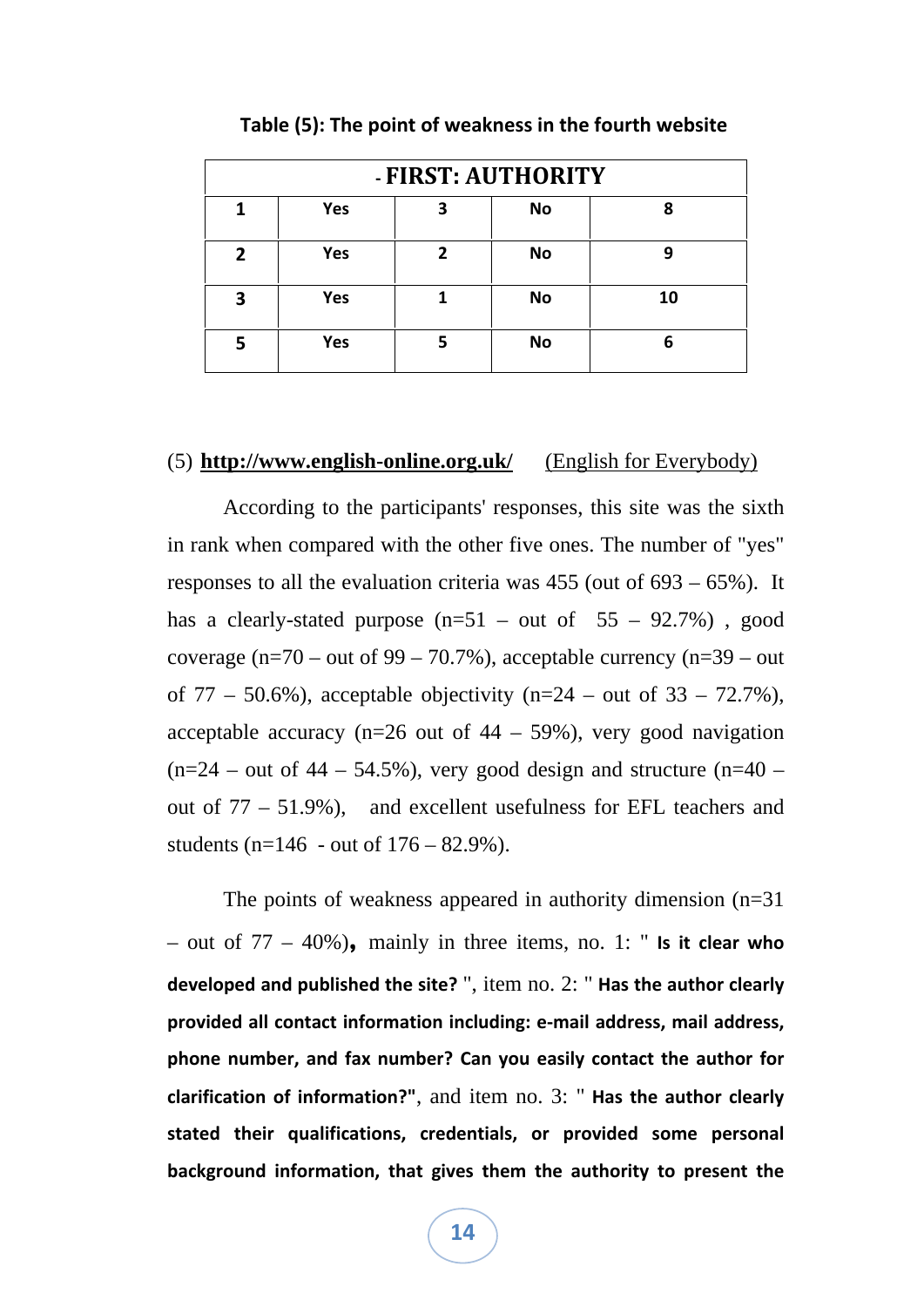**information on the site?"** (Yes = below 50%). The following table shows them.

| - FIRST: AUTHORITY |            |  |           |  |  |
|--------------------|------------|--|-----------|--|--|
|                    | <b>Yes</b> |  | <b>No</b> |  |  |
|                    | <b>Yes</b> |  | <b>No</b> |  |  |
|                    | <b>Yes</b> |  | <b>No</b> |  |  |

**Table (6): The point of weakness in the fifth website**

#### (6) **www.englishclub.com**

According to the participants' responses, this site was the second in rank when compared with the other five ones. The number of "yes" responses to all the evaluation criteria was 499 (out of 693 – 72%). It has a good authority ( $n=40$  – out of 66 – 60.6%), clearlystated purpose  $(n=40 - out of 55 - 72.7%)$ , very good coverage  $(n=78 - \text{out of } 99 - 78.7\%)$ , acceptable currency  $(n=40 - \text{out of } 77 - \text{in } 78.7\%)$ 51.9%), acceptable objectivity ( $n=17$  – out of 33 – 51%), acceptable accuracy (n=22 out of  $44 - 50\%$ ), very good navigation (n=34 – out of  $44 - 77\%$ ), good design and structure (n=51 – out of 77 – 66%), very good access ( $n=17$  – out of 22 – 77%) and excellent usefulness for EFL teachers and students ( $n=160$  - out of  $176 - 90.9\%$ ).

The points of weakness appeared in eight evaluation criteria, items no. 1 and 5 (authority), 22 and 23 (currency), 32 and 34 (accuracy), 41 and 45 (design and structure) (yes  $=$  below 50%). Item no. 1:" **Is it clear who developed and published the site? ,** item no. 5: **" Is there an institutional affiliation?** ", item no. 22: "**Is the date the information was placed on the web given?"**, item no. 23: "**Is the date**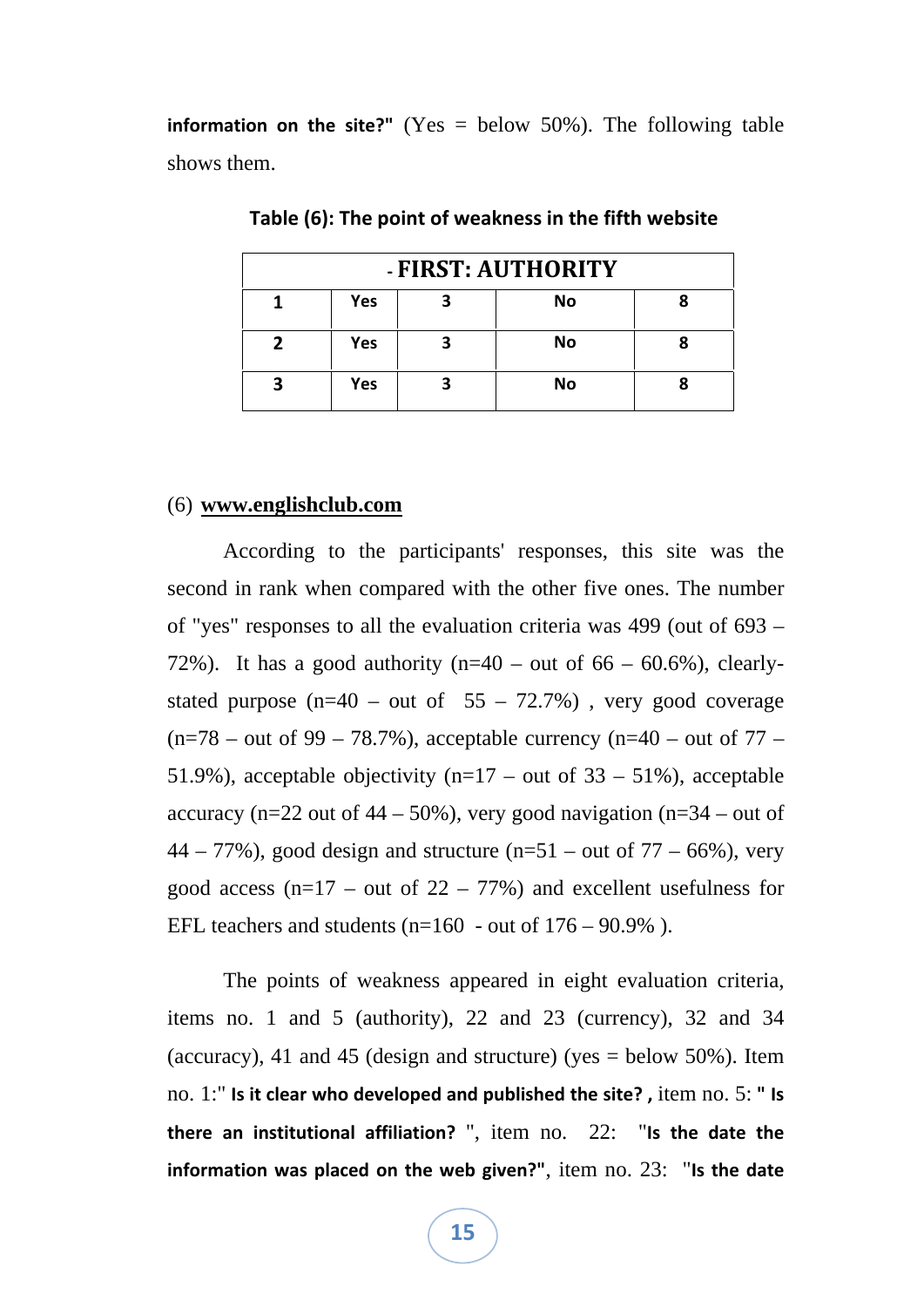**the information was last revised given?",** item no. 32: **" If statistics and other factual information are presented, are proper references given for the origin of the information?",** item no. 34: "**Is a bibliography or reference list included?",** item no. 41: **" Is the layout of the text and graphics visually pleasing?"** and item no. 45**: Do all the links work?** The following table shows them.

| - FIRST: AUTHORITY        |                        |                         |           |   |  |  |
|---------------------------|------------------------|-------------------------|-----------|---|--|--|
| 1                         | <b>Yes</b>             | 4                       | <b>No</b> | 7 |  |  |
| 5                         | <b>Yes</b>             | 5                       | <b>No</b> | 6 |  |  |
|                           | <b>THIRD: COVERAGE</b> |                         |           |   |  |  |
| 20                        | <b>Yes</b>             | 5                       | No        | 6 |  |  |
|                           |                        | <b>FOURTH: CURRENCY</b> |           |   |  |  |
| 22                        | Yes                    | 4                       | <b>No</b> | 7 |  |  |
| 23                        | <b>Yes</b>             | 5                       | <b>No</b> | 6 |  |  |
| 27                        | Yes                    | Δ                       | <b>No</b> | 7 |  |  |
| <b>FIFTH: OBJECTIVITY</b> |                        |                         |           |   |  |  |
| 28                        | <b>Yes</b>             | 3                       | <b>No</b> | 8 |  |  |

**Table (7): The points of weakness in the sixth website**

| <b>SIXTH: ACCURACY</b>      |     |  |           |  |  |
|-----------------------------|-----|--|-----------|--|--|
| 32                          | Yes |  | No        |  |  |
| 34                          | Yes |  | No        |  |  |
| <b>Design and Structure</b> |     |  |           |  |  |
| 41                          | Yes |  | <b>No</b> |  |  |
| 15                          | Yes |  | <b>No</b> |  |  |

## - Educational Implications for the Utilization of these Sites for Teaching and Learning English in Egypt:

In order to answer the third and last question: "How can these sites be utilized by the Egyptian teachers and students for teaching and learning English as a foreign language?" a careful description and analysis of each website will be presented in the following sections according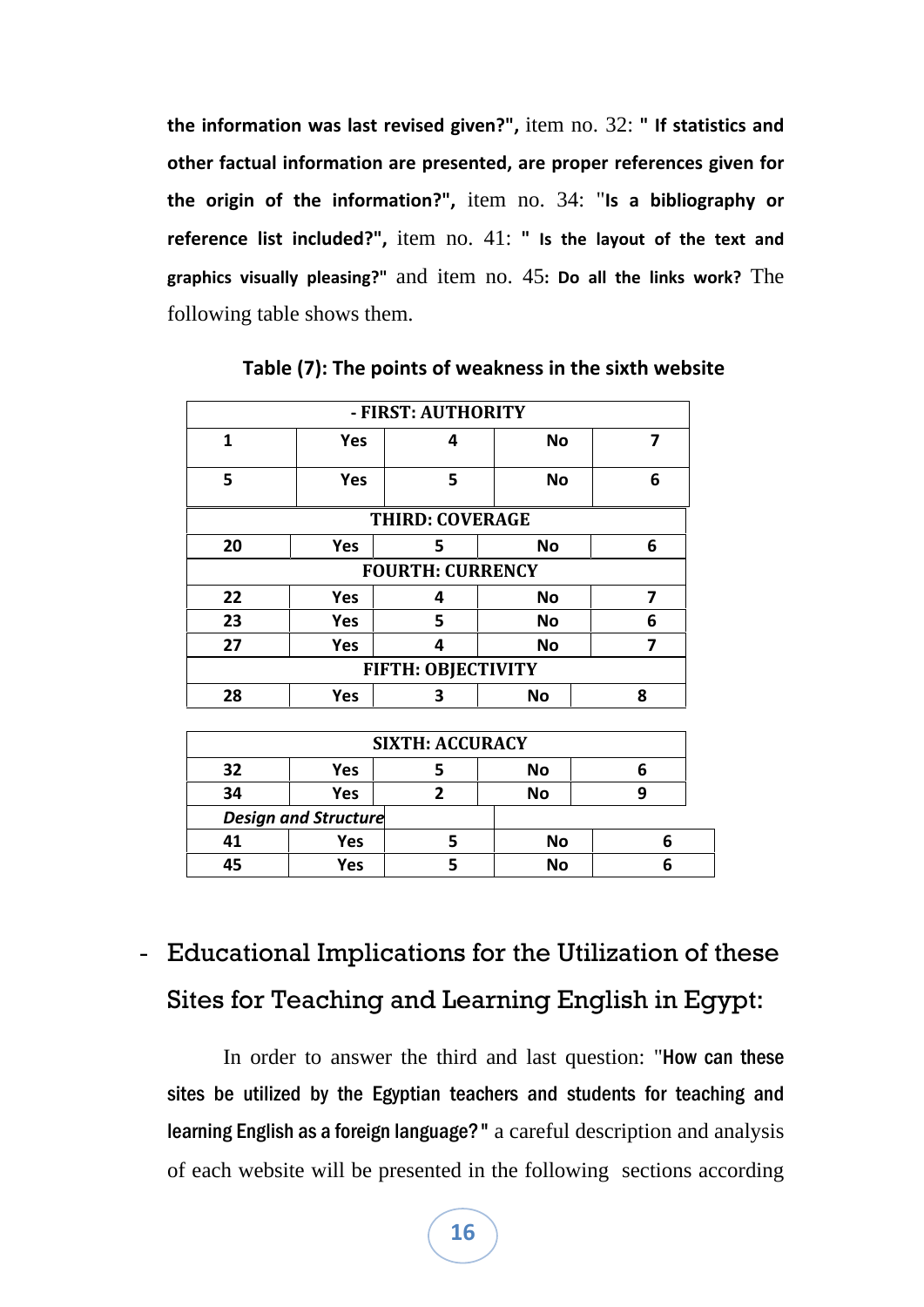to their order rank, resulted from the participants' responses for the evaluation criteria checklist.

#### **(1) www.go4english.com.**

The number of "yes" responses to all the evaluation criteria was 511 (out of  $693 - 73.7\%$ ). What is more important in this section is that the participants reported excellent usefulness for EFL teachers and students ( $n=153$  - out of  $176 - 86.9\%$ ). The website has six main themes: English in action, vocabulary and grammar, quizzes and games, teachers of English, fun for kids and test you level (See Appendix 2 for the website homepage). The first theme "**English for action**" presents English for everyday living. It aims at developing the learner's business skills, his skill for choosing right tenses, how to begin and end writing an e-mail, doing language tasks and activities to practice writing letters and making invitations. The second theme "**vocabulary and grammar**" was designed to help English language learner develop his vocabulary and grammar skills. It presents: ask and answer, language games and practice tests in grammar, vocabulary and reading. The third theme "**quizzes and games**" presents some word games and postcards designed to help the learner develop his English language. The fourth theme "**teachers of English**" is full of useful resources for all teachers. It introduces teaching tips, class management, guided reading and narrative tenses material, lesson plans, worksheets about Egyptian animals and course. The fifth theme "**fun for kids**" presents songs, games, listening and painting activity, postcards and stories related to environment. The sixth theme "**test your level**" deals with testing the English language learners' vocabulary, grammar, listening and reading.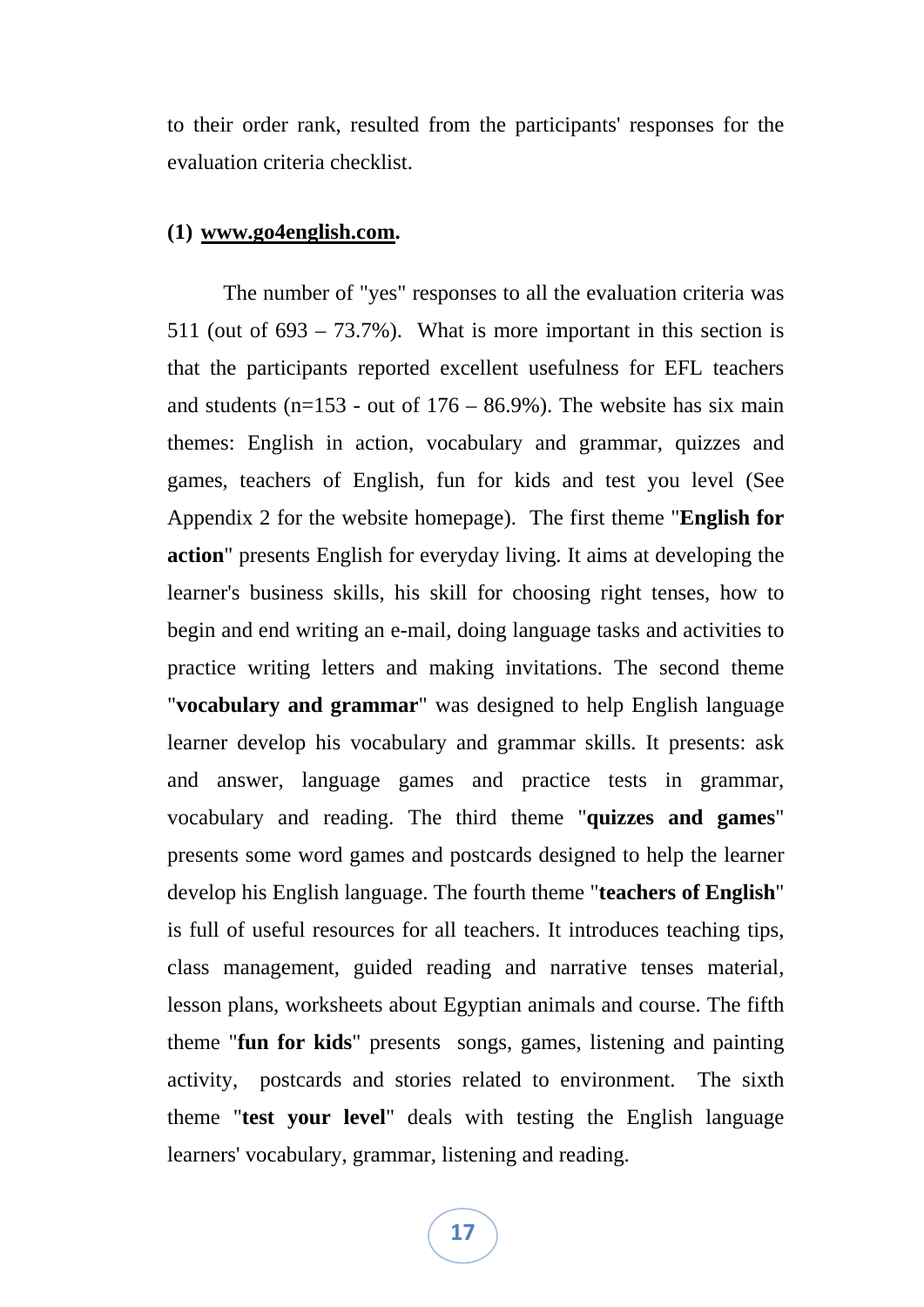This website covers language skills (listening, reading and writing) and language components (vocabulary, grammar and phonetics). In this way, it focuses on the English language learner. It also provides a section for teachers and presents some resources that can be used for classroom teaching or professional development.

#### **(2) http://www.englishclub.com/**

 Although it is the second in rank order when compared with the other five ones, it has the highest number of "yes" responses to all the evaluation criteria (499 out of  $693 - 72$  %). The participants reported excellent usefulness for EFL teachers and students (n=160 - out of 176 – 90.9%). The website helps the learner to learn English and the teacher to teach English as a second language. Access to all pages is free. The site visitor will find everything from lessons for students to jobs for teachers, including interactive pages such as forums, games, quizzes, chat, help and penpals. (See Appendix 3 for the website homepage)

This website is very useful for English language teachers and learners. For the teachers, it has lesson plans, teaching small and large classes, teaching pronunciation and language activities. For learners, it presents video language lessons for all levels, English tests and idioms, tenses, grammar, vocabulary, pronunciation, listening, speaking, reading and writing.

#### **(3)www.eslcafe.com.** (Dave's ESL café)

The number of "yes" responses to all the evaluation criteria was 487 (out of 693 – 70%). The participants reported good usefulness for EFL teachers and students ( $n=120$  - out of  $176 - 68\%$ ). The website is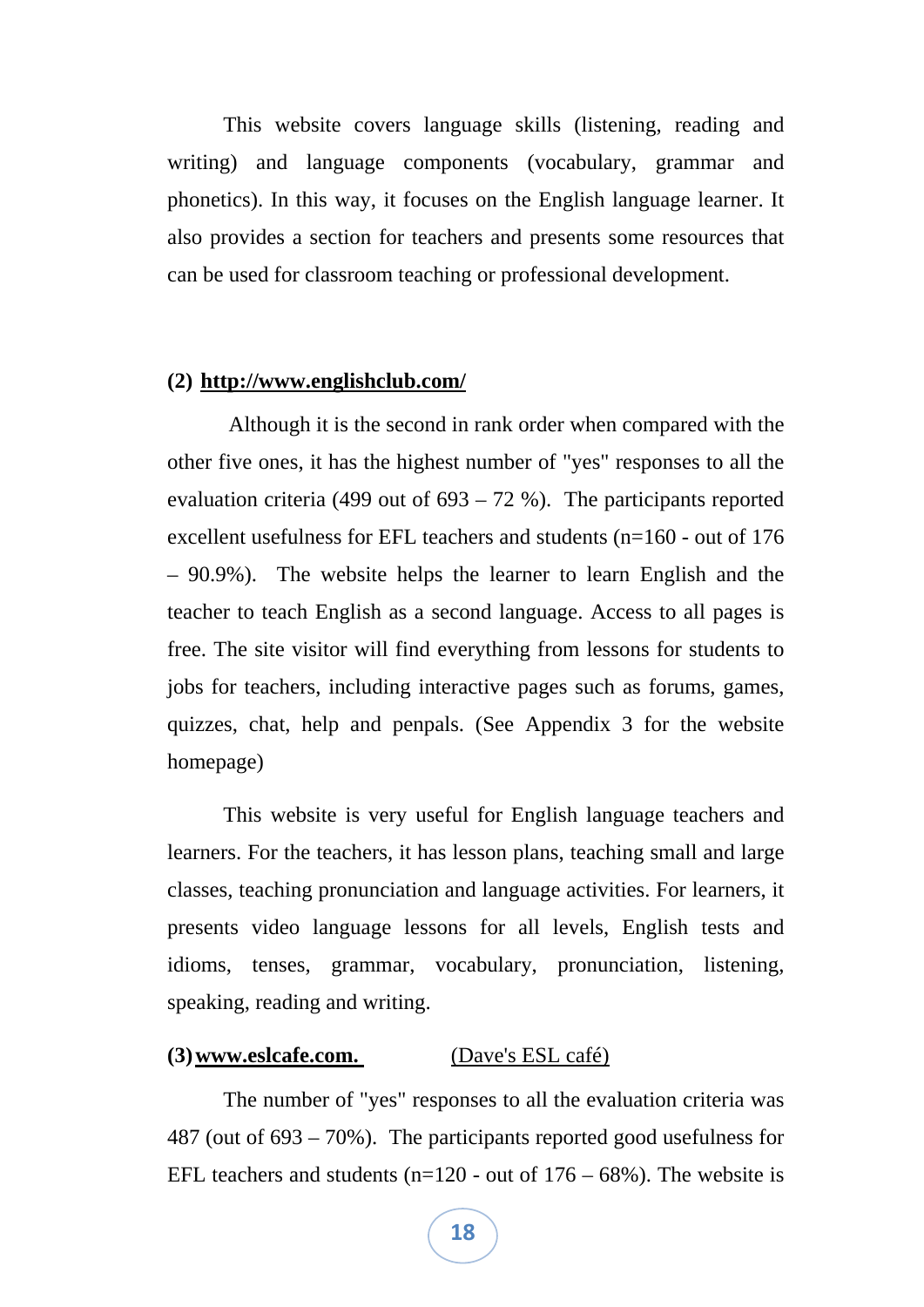a meeting place for ESL and EFL teachers and students from around the world. It presents stuff for teachers such as: teacher training forum, teaching business English, teaching games, listening, pronunciation, reading, speaking, spelling, English for specific purposes, pre-school education, elementary education and activities and games. It also presents stuff for students such as: idioms, phrasal verbs, pronunciation power, quizzes and student forums. (See Appendix 4 for the website homepage)

#### **(4)www.britishcouncil.org**

The number of "yes" responses to all the evaluation criteria was 481 (out of 693 – 69%). The participants reported good usefulness for EFL teachers and students (n=131- out of  $176 - 74\%$ ). The website gives help for study in UK, taking an exam, learning English online in the learner's country, resources for English language teachers, professional development, teaching English, support for schools and English language seminars. (See Appendix 5 for the website homepage).

#### **(5) www.zozanga.com**.

The number of "yes" responses to all the evaluation criteria was 478 (out of 693 – 68.9%). The participants reported excellent usefulness for EFL teachers and students  $(n=148 - \text{out of } 176 - 84\%)$ . It is the free and easy website for EFL/ESL learners, students and teachers. It introduces grammar lessons and improves the English learning skills, vocabulary, listening, reading, speaking, pronunciation, business English writing, and idioms. (See Appendix 6 for the website homepage).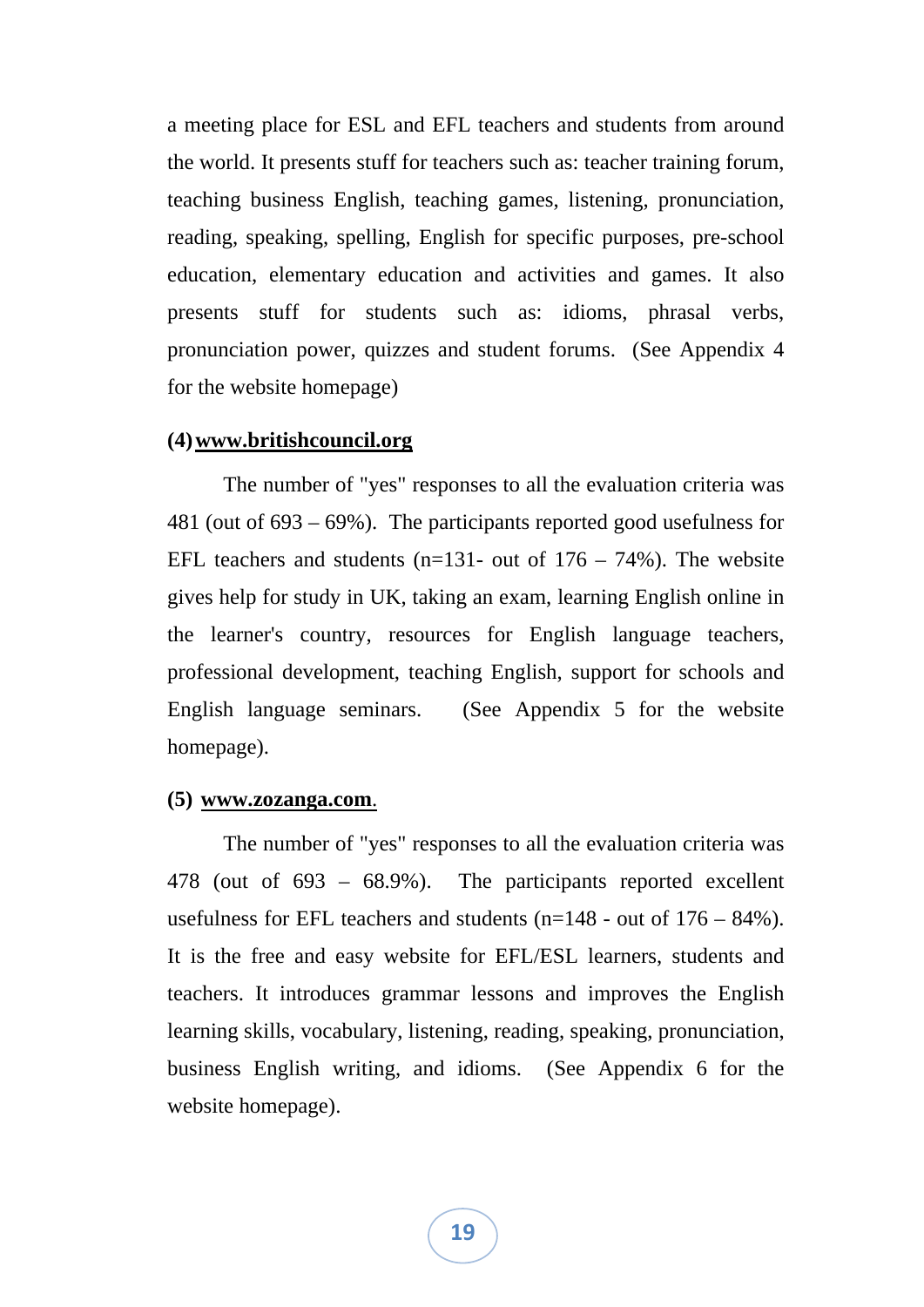#### **(6)www.englishonline.com.** (English for Everybody)

The number of "yes" responses to all the evaluation criteria was 455 (out of 693 – 65.6%). Although it is the lowest in rank, the participants reported excellent usefulness for EFL teachers and students ( $n=146$  - out of  $176 - 82.9%$ ). The website focuses on English language learning online, grammar, phonics, teaching English, vocabulary, tips for improving English language skills, TOEL test, teaching English as a foreign language and teaching English as a second language. (See Appendix 7 for the website homepage).

## SUMMARY AND CONCLUSION:

The present study examined six selected websites for learning and teaching English. The participants visited them and responded to an evaluation criteria checklist. Although the website authority, purpose, coverage, currency, objectivity, accuracy, navigation, design, structure, access are important dimensions in the evaluation process, its usefulness to EFL Egyptian teachers and learners were more important in the present study.

The six websites, as a whole, were reported by the participants very useful for learning and teaching English. It is recommended that their resources should be frequently used by Egyptian teachers of English in schools as well as at homes for professional development and lessons planning. They should advise their students to visit these websites to play language games, take quizzes, learn grammar and vocabulary and listen to songs so as to improve their language skills.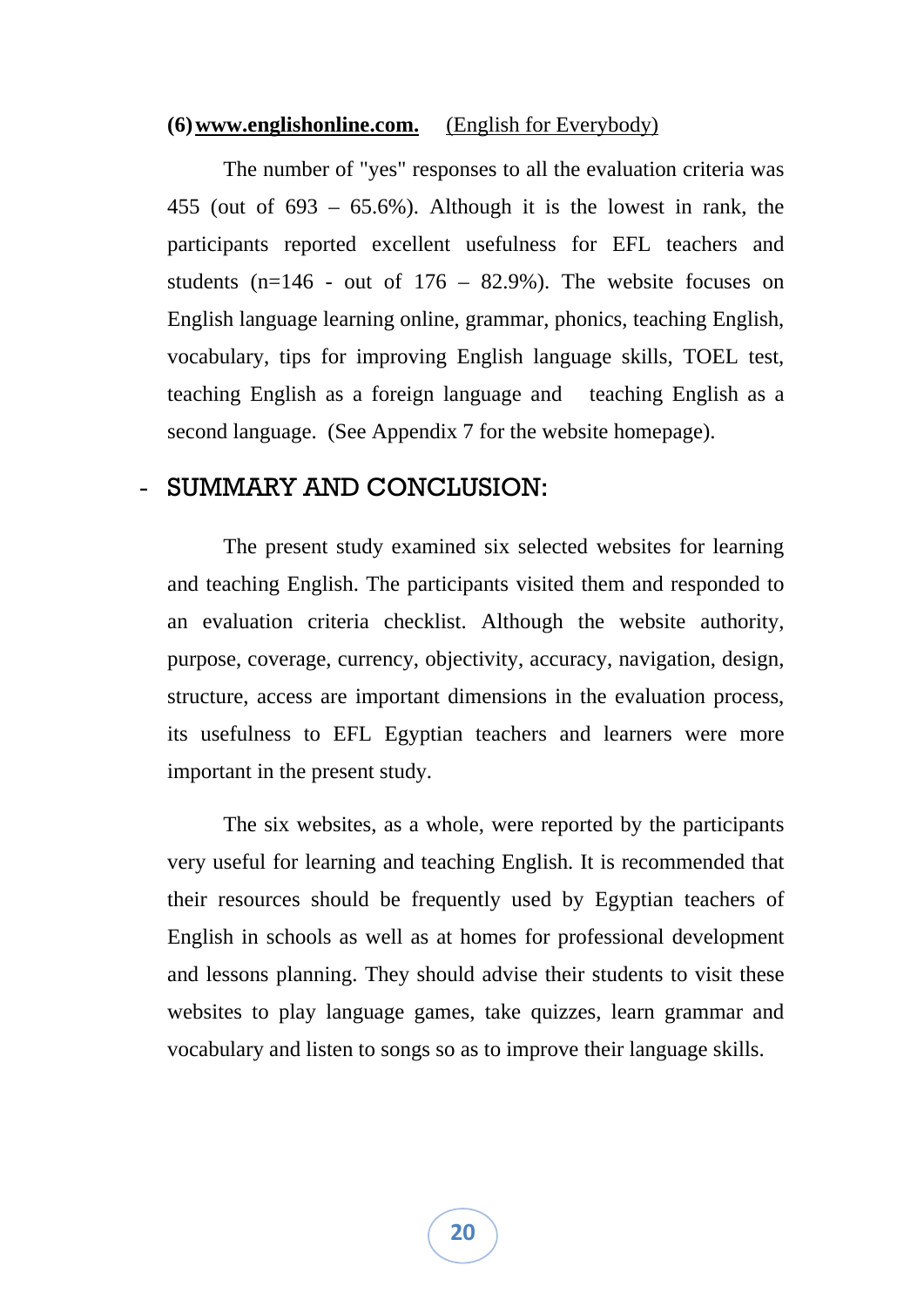### **REFERENCES**

- Abdullah, Mardziah Hayati (1998): *Guidelines for Evaluating Web Sites*. An ERIC Digest No. ED426440.
- Andrews, Sharon Vincz (2001): *Evaluation of Website: www.doe.state.in.us/charactered for Indiana Clearinghouse for Citizenship and Character Education*. An ERIC Database Fulltext no. ED458637.
- Beck, Susan (08/09/2007): "Evaluation Criteria". The Good, The Bad & The Ugly: or, Why It's a Good Idea to Evaluate Web Sources. Available at: *http://lib.nmsu.edu /instruction/evalcrit.html*. Retrieved on 22 September 2007.
- Beldona, Srikanth and Cai, Liping A. (2006): An Evaluation of Rural Tourism Websites. *Journal of Convention & Event Tourism*, Vol. 8, Issue 1, pp. 69-80.
- Brown, Josh; Hickey, Kathy , and Pozen, Valarie (7/01/2002): An Educators' Guide to Credibility and Web Evaluation. Available at: *http://www.ed.uiuc.edu/wp/credibility/*. Retrieved on 22 September 2007.
- Buyukozkan, Gulcin and Ruan, D. A. (2007): Evaluating government websites based on a fuzzy multiple criteria decision-making approach. *International Journal of Uncertainty, Fuzziness & Knowledge-Based Systems*, Vol. 15, Issue 3, pp. 321-343.
- Dragulanescu, Nicolae George (2002): Website Quality Evaluations: Criteria and Tools. *International Information & Library Review*, Vol. 34, Issue 3, pp. 247-254.
- Engle, Michael (28 October 2005): Evaluating Web Sites: Criteria and Tools. Available at: *http://www.library.cornell.edu/ olinuris/ref/research/webeval.html*. Retrieved on 22 September 2007.
- Engle, Michael and Cosgrave, Tony (06 October 2004): Critically Analyzing Information Sources. Available at: *http://www.library.cornell.edu/olinuris/ref/research/skill26.htm*. Retrieved on 22 September 2007.
- England, C. Y. and Nicholls, A. M. (2004): Advice available on the Internet for people with coeliac disease: an evaluation of the quality of websites. *Journal of Human Nutrition & Dietetics,* Vol. 17, Issue 6, pp. 547-559.
- Fried, Aaron P. (2006-2007): Reflections on the Implementation of a Course Website Maintained by Multiple Faculty Members: Analysis, Development, Sustainability, and Evaluation. *Journal of Educational Technology Systems*, vol. 35, no. 3 pp. 337-345.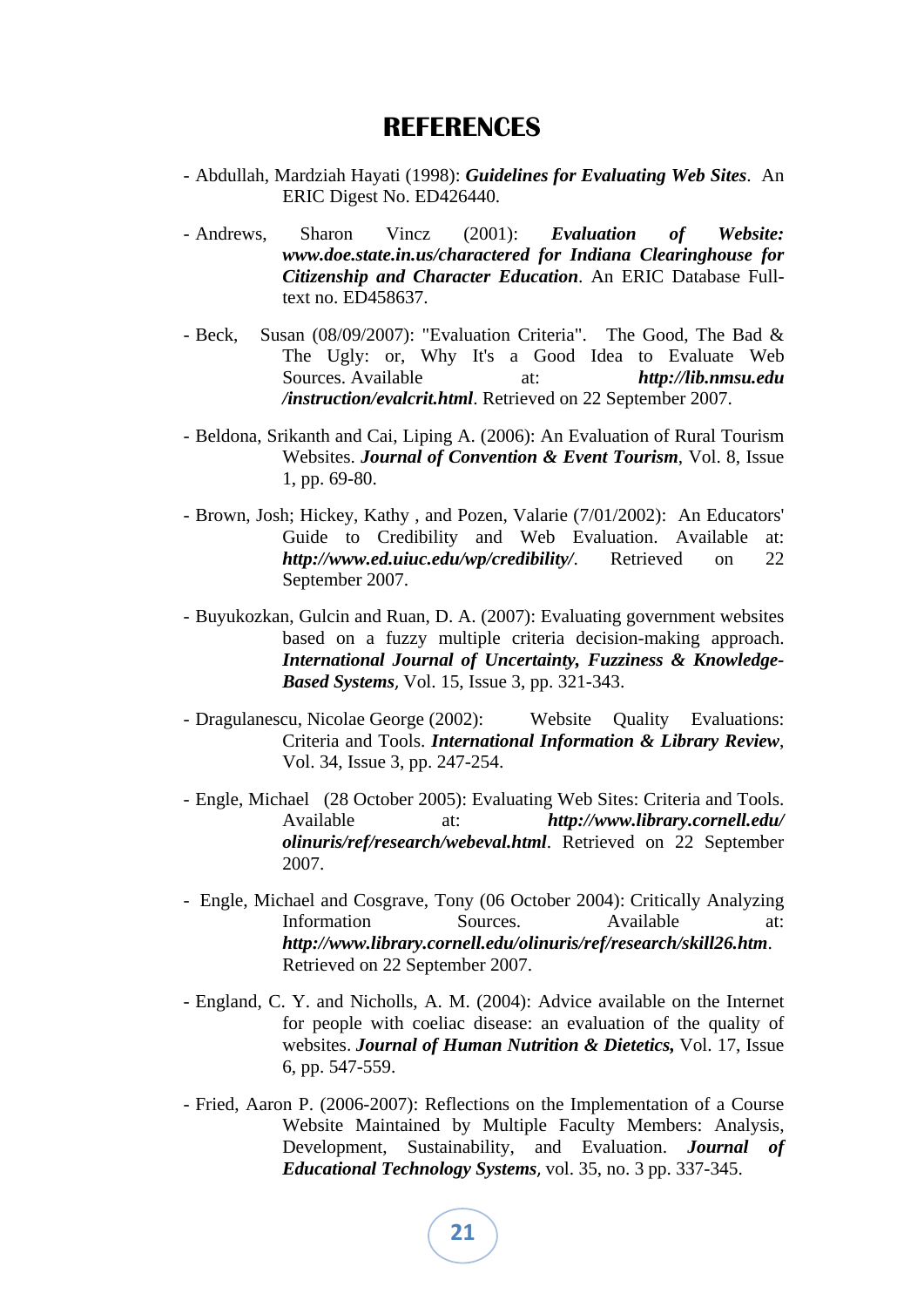- Furukawa, A.; Nishizawa, H.; Uruno, H. and Yoshioka, T. (2007): SSS (Start with Simple Stories) Website: an online community which supports successful extensive reading for learning English. (Inspec Database Abstract)
- Grassian, Esther (June 13, 2006): Thinking Critically about World Wide Web Resources. Available at: *http://www.library.ucla.edu/libraries/college/help/critical/index.h tm*. Retrieved on 22 September 2007.
- Goolkasian, Paula; Wallendael, Lori Van and Gaultney, Jane F. (2003): Evaluation of a web site on cognitive science. *Teaching of Psychology*, vol. 30, no. 3, pp. 266-29.
- Gottwald, Stephanie (2002): Websites for Second Language Research. *Second Language Research*, vol. 18, no. 1, pp. 83-94.
- Hampel, Regine (2006): Rethinking task design for the digital age: A framework for language teaching and learning in a synchronous online environment. *ReCALL: Journal of Eurocall,* Vol. 18(1), pp. 105-121.
- Hampel, Regine and Stickler, Ursula (2005): New skills for new classrooms: Training tutors to teach languages online. *Computer Assisted Language Learning*, Vol. 18, Issue 4, pp. 311-326.
- Health Sciences & Human Services Library, University of Maryland (26 May 2004): Criteria for Evaluating Web Sites. Available at: *http://www.hshsl.umaryland.edu/ consumer/sites/criteria.html*. Retrieved on 22 September 2007.
- Howitt, Alistair; Clement, Sarah; de Lusignan, Simon; Thiru, Krish; Goodwin, Daryl and Wells, Sally (2002): An evaluation of general practice websites in the UK. *Family Practice*, Vol. 19, No. 5, pp. 547-556.
- Hunter, Sue (January 19, 1999A): Checklist for Evaluating Web Sites. Available at: *http://www.library.dal.ca/how/ check2.htm*. Retrieved on 22 September 2007.
- Hunter, Sue (January 19, 1999B): Criteria for Evaluating Web Sites. Available at: *http://www.library.dal.ca/how/ method.htm*. Retrieved on 22 September 2007.
- Jenkins, Ann G. and Robin, Bernard R. (2002): Evaluation of an Educational Website for the Bayou Bend Collection and Gardens, Museum of Fine Arts, Houston. An ERIC Database Full -text no. ED464939.
- John M. Pfau library, California State University (2007): Criteria for Evaluating Web Sites. Available at: *www.lib.csusb.edu*. Retrieved on 22 September 2007.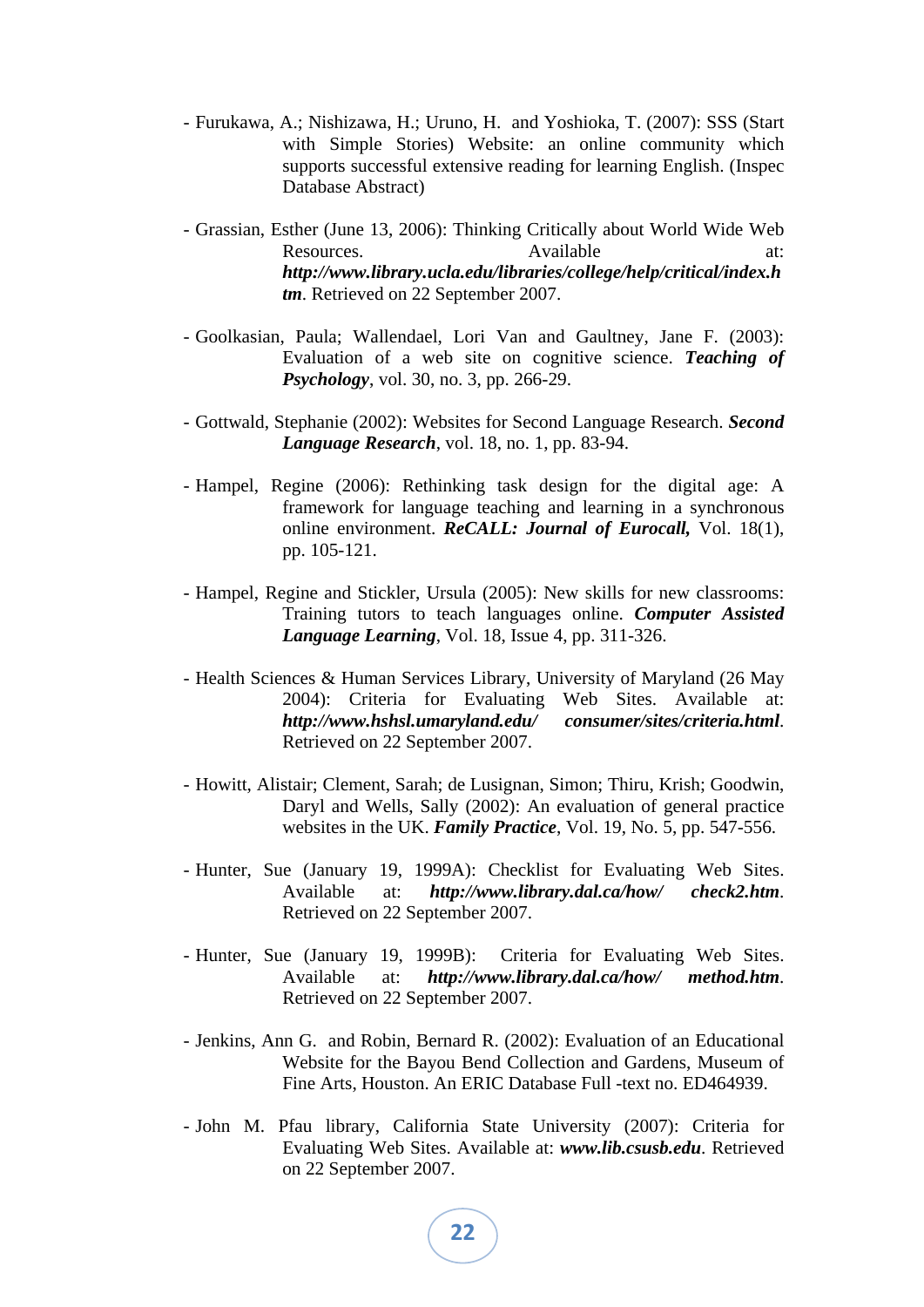- Kapoun, Jim (1998): Five criteria for evaluating Web pages. Available at: *http://www.library.cornell.edu/ olinuris/ref/research/webcrit.html*. Retrieved on 8/10/2007.
- Kirk, Elizabeth E. (1996): Evaluating Information Found on the Internet. Available at: *http://www.library.jhu.edu/ researchhelp/general/evaluating/index.html*. Retrieved on 22 September 2007.
- Kongrith, Kulwadee and Maddux, Cleborne D. (2005): Online Learning as a Demonstration of Type II Technology: Second-Language Acquisition. *Computers in the Schools*, Vol. 22, Issue 1/2, pp. 97- 110.
- Kral, Steve (2007): The Necessity of Website Evaluation. School *Library Media Activities Monthly*, Vol. 23, Issue 7, pp. 12-15.
- Kung, Shiao-Chuan and Chuo, Tun-Whei (2002): Students' Perceptions of English Learning through ESL/EFL Websites. *TESL-EJ (Online),* vol. 6, no. 1, pp. 1-17.
- Lesley University, USA (19 April 2007): Evaluating Web Sites: Criteria for the Classroom. Available at: *http://www.lesley.edu/library/guides/research/evaluating\_web.ht ml*. Retrieved on 19/9/2007
- Marton, Christine (2000): Evaluating the Women's Health Matters Website. *CyberPsychology & Behavior*, Vol. 3, Issue 5, pp. 747-760.
- Miller, Susan; Adsit, Karen and Miller, Ted (2005): Evaluating the Importance of Common Components in School-Based Websites: Frequency of Appearance and Stakeholders' Judged Value. *TechTrends: Linking Research & Practice to Improve Learning, Vol. 49 Issue 6, pp. 34-40*.
- Morrison, Alastair M.; Taylor, J. Stephen and Douglas, Alecia (2004): Website Evaluation in Tourism and Hospitality: The Art Is Not Yet Stated. *Journal of Travel & Tourism Marketing*, Vol. 17, Issue 2/3, pp. 233-251.
- Multnomah County Library (October 8, 2007): Evaluating websites. Available at: *http://www.multcolib.org/ homework/webeval.html*. Retrieved on 10/10/2007.
- Murphy, Rebecca; Frost, Susie; Webster, Peter and Schmidt, Ulrike (2004): *An evaluation of web-based information*. New York: Wiley.
- Murray, Owen and Reagan, Nevitt (2003): Your Online Companion: ESL Textbook Websites. *ESL Magazine*, vol. 6, no. 3 pp.10-12.
- Nackmias, Rafi and Tuvi, Inbal (2000): *Taxonomy of scientifically oriented educational websites*. Israel: Tel-Aviv University.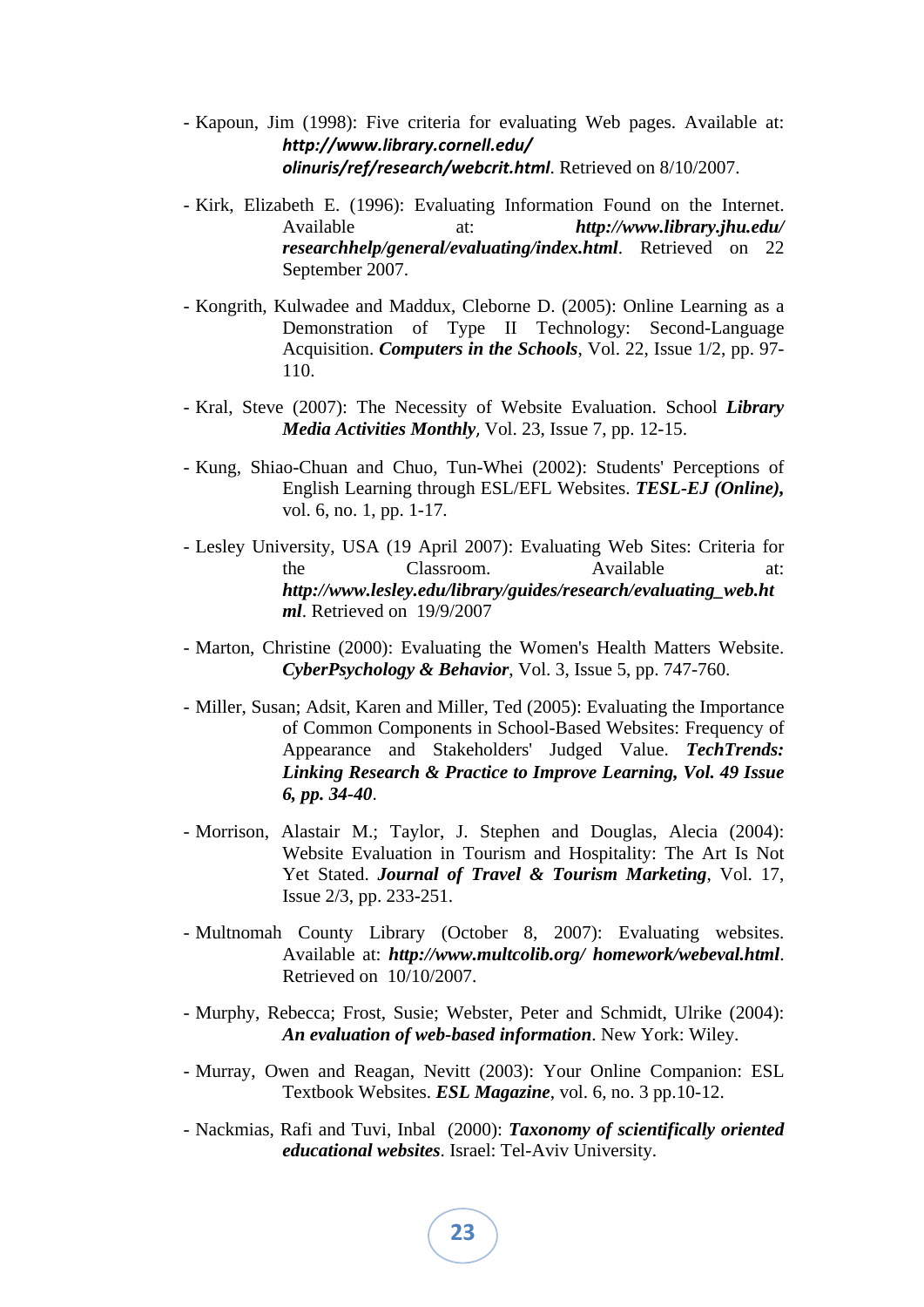- Ng, Choo Klang; Parette, Phil and Sterrett, Jack (2003): Evaluation of a graduate school web-site by graduate assistants. *College Student Journal*, vol. 37, No. 2, pp. 1-19.
- Nicholas, Nick; Debski, Robert and Lagerberg, Robert (2004): Skryba: An Online Orthography Teaching Tool for Learners from Bilingual Backgrounds. *Computer Assisted Language Learning*, Vol. 17, Issue 3/4, pp. 441-458.
- Nova Southeastern University, Florida (2007): Evaluating Web Resources. Available at: *http://www.nova.edu/ library/dils/lessons/ webresourcesevaluation/*. Retrieved on 19/9/2007
- Nowakowski, Fran (September 24, 2001): Critical Evaluation of Web Resources. Available at: *http://www.library.dal.ca/how/ criteval.htm*. Retrieved on 22 September 2007.
- Richard Bland College Library, Virginia (June 2004): Evaluating Web Sites: introduction/criteria. Available at: *http://www.rbc.edu/library/ Research/web\_evaluation.htm*. Retrieved on 22 September 2007.
- Rifkin, Benjamin (2003): Criteria for the Assessment of Foreign Language Instructional Software and Web Sites. *ADFL Bulletin*, vol. 34, no. 2, pp. 53-56.
- Seock, Yoo-Kyoung and Chen-Yu, Jessie H. (2007): Website evaluation criteria among US college student consumers with different shopping orientations and Internet channel usage. *International Journal of Consumer Studies*, Vol. 31, No. 3, pp. 204-212.
- Shackelford, Jean (1999): Assessing the strengths and limits of websites: The webform in action. *Feminist Economics*, vol. 5, No. 1, pp. 87-90.
- Shchiglik, C. and Barnes, S.J. (2004): Evaluating Website quality in the airline industry. *Journal of Computer Information Systems*, vol.44, no. 3, pp. 17-25.
- Shield, Lesley and Kukulska-Hulme, Agnes (2006): Are Language Learning Websites Special? Towards a Research Agenda for Discipline-Specific Usability. *Journal of Educational Multimedia and Hypermedia,* vol. 15, no. 3, pp. 349-369.
- Simpson, James (2005): Learning electronic literacy skills in an online language learning community. *Computer Assisted Language Learning,* Vol. 18, Issue 4, pp. 327-345.
- Smidt, Esther and Hegelheimer, Volke (2004): Effects of online academic lectures on ESL listening comprehension, incidental vocabulary acquisition, and strategy use. *Computer Assisted Language Learning*, Vol. 17, Issue 5, pp. 517-556.
- Son, Jeong-Bae (2006): Using Online Discussion Groups in a CALL Teacher Training Course. *RELC Journal*, Vol. 37, Issue 1, pp. 123-135.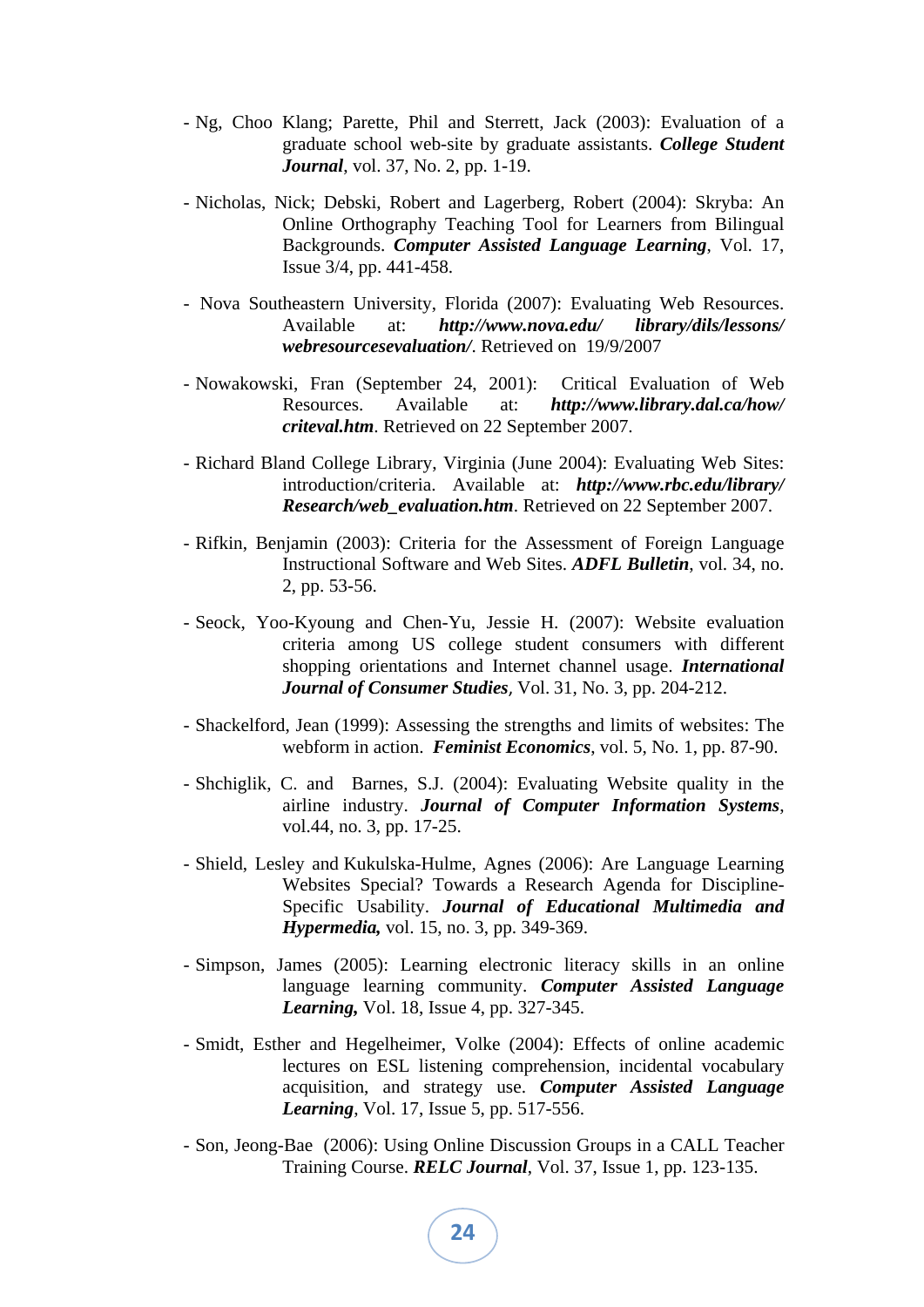- Steimle, Brynn Marie Blake (2003): The formative evaluation of a family life education Website. M.A. Thesis, Brigham Young University.
- Susser, Bernard and Robb, Thomas N. (2004): Evaluation of ESL/EFL Instructional Web Sites. In Fotos, Sandra and Browne, Charles (Eds): *New perspectives on CALL for second language classrooms.* pp. 279-295. Mahwah, NJ, US: Lawrence Erlbaum Associates Publishers.
- Tsai, Sing-Ling and Cai, Sin-Kuo (2005): Developing and validating a nursing website evaluation questionnaire. *Journal of Advanced Nursing,* Vol. 49, Issue 4, pp. 406-413.
- Tufts University (2007): Evaluating Websites. Available at: *http://www.library.tufts.edu/tisch/webeval.htm*. Retrieved on 22 September 2007.
- University of Washington Health Sciences Libraries (2007): Criteria for Evaluating Web Sites. Available at *http://healthlinks.washington.edu/howto/criteria\_for\_evaluating \_web\_sites.html*. Retrieved on 22 September 2007.
- Van Asten, G.; Pieters, G. and Joos, S. (2003): The Internet and Psychiatry. An evaluation of Dutch-language websites. *Tijdschrift voor Psychiatrie*, Vol 45, No. 12, pp. 805-813.
- Walden University Library, USA (February 2006): Evaluating Research Resources: Five Evaluation Criteria. Available at: *http://www.lib.waldenu.edu/judge\_4.html*. Retrieved on 22 September 2007.
- Weis, Tracey (2001): Evaluating Websites for History Teachers: Using History Matters in a Graduate Seminar. *History Teacher*, Vol. 34, Issue 3, pp. 345‐351.
- Yip, Florence W. M. and Kwan, Alvin C. M. (2006): Online Vocabulary Games as a Tool for Teaching and Learning English Vocabulary. *Educational Media International*, vol. 43, no. 3, pp. 233-249.
- Zapata, Gabriela and Sagarra, Nuria (2007): CALL on hold: The delayed benefits of an online workbook on L2 vocabulary learning. *Computer Assisted Language Learning*, Vol. 20 Issue 2, pp. 153- 171.
- Zhang, Ping and Von Dran, Gisela M. (2000): Satisfiers and Dissatisfiers: A Two-Factor Model for Website Design and Evaluation. *Journal of the American Society for Information Science*, Vol. 51, Issue 14, pp. 1253-1268.

\*\*\*\*\*\*\*\*\*\*\*\*\*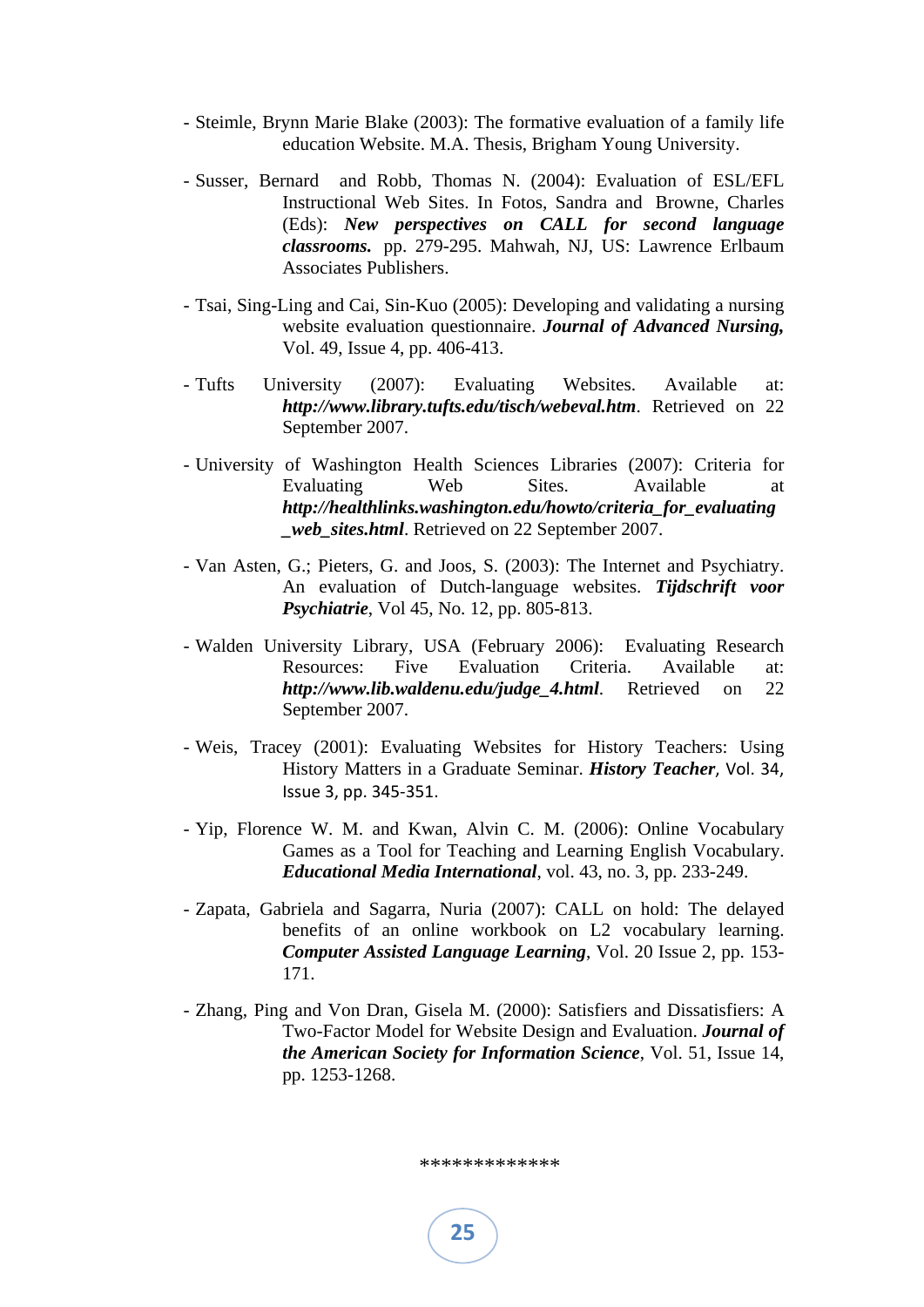## APPENDIX (1)

## **CHECKLIST OF CRITERIA FOR EVALUATING ENGLISH LANGUAGE LEARNING/TEACHING WEB SITES**

 **Dear Student**

 **You are kindly requested to visit each of the following six websites and try to answer ALL the following questions by circling YES or NO.** 

- **1‐ www.go4english.com.**
- **2‐ www.britishcouncil.org.**
- **3‐ www.eslcafe.com. (Dave's ESL café)**
- **4‐ www.zozanga.com.**
- **5‐ www.english‐online.com. (English for Everybody)**
- **6‐ www.englishclub.com**

**Thank you very much for your cooperation.**

**\*\*\*\*\*\*\*\*\*\*\*\*\*\*\*\*\*\*\*\*\*\*\*\***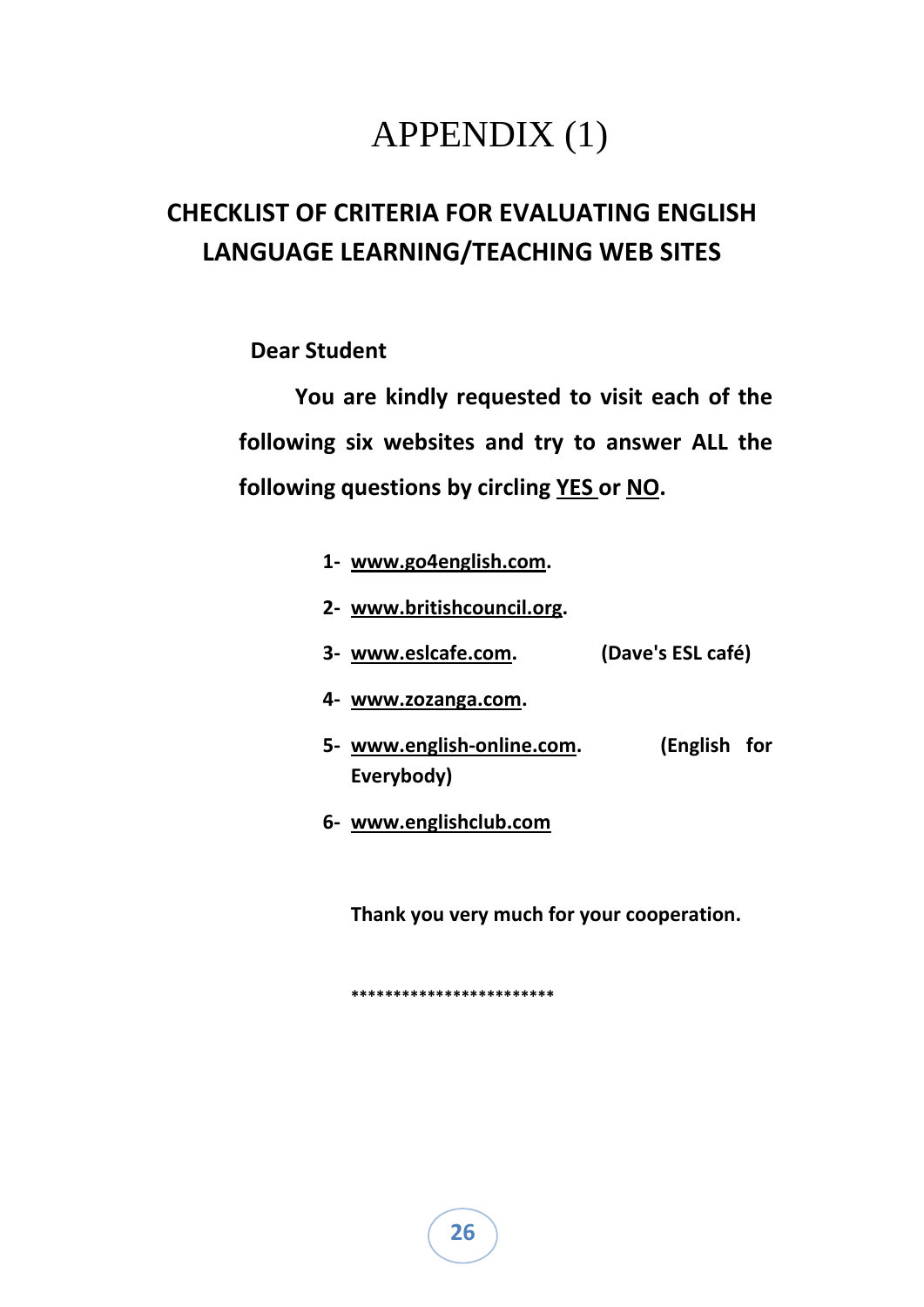| - URL:            |  |
|-------------------|--|
| - Date evaluated: |  |

|    | <b>FIRST: AUTHORITY</b>                                                                                                                                                                                           |            |           |
|----|-------------------------------------------------------------------------------------------------------------------------------------------------------------------------------------------------------------------|------------|-----------|
|    | 1- Is it clear who developed and published the<br>site?                                                                                                                                                           | Yes        | No        |
|    | 2- Has the author clearly provided all contact<br>information including: e-mail address, mail<br>address, phone number, and fax number?<br>Can you easily contact the author for<br>clarification of information? | <b>Yes</b> | <b>No</b> |
|    | 3- Has the author clearly stated their<br>qualifications, credentials, or provided<br>some personal background information,<br>that gives them the authority to present the<br>information on the site?           | Yes        | Nο        |
|    | 4- Is the site supported by an organization or a<br>commercial body?                                                                                                                                              | Yes        | Nο        |
| 5- | Is there an institutional affiliation?                                                                                                                                                                            | Yes        | <b>No</b> |
| 6- | Is there a copyright symbol $\odot$ at the bottom<br>of the page that indicates who has<br>responsibility for the page/website?                                                                                   | Yes        | Nο        |

| <b>SECOND: PURPOSE</b>                                                                 |     |           |
|----------------------------------------------------------------------------------------|-----|-----------|
| 7- Is the purpose of the site stated?                                                  | Yes | Nο        |
| 8- Does the domain name of the site indicate<br>its purpose?                           | Yes | <b>No</b> |
| 9- Is the site well-organized and focused?                                             | Yes | No        |
| 10-Are the links appropriate for the topic of the<br>site?                             | Yes | <b>No</b> |
| 11-Is the information geared toward a specific<br>audience (teachers and/or students)? | Yes | N٥        |

| <b>THIRD: COVERAGE</b>        |     |  |
|-------------------------------|-----|--|
|                               |     |  |
| 12-Is the site comprehensive? | Yes |  |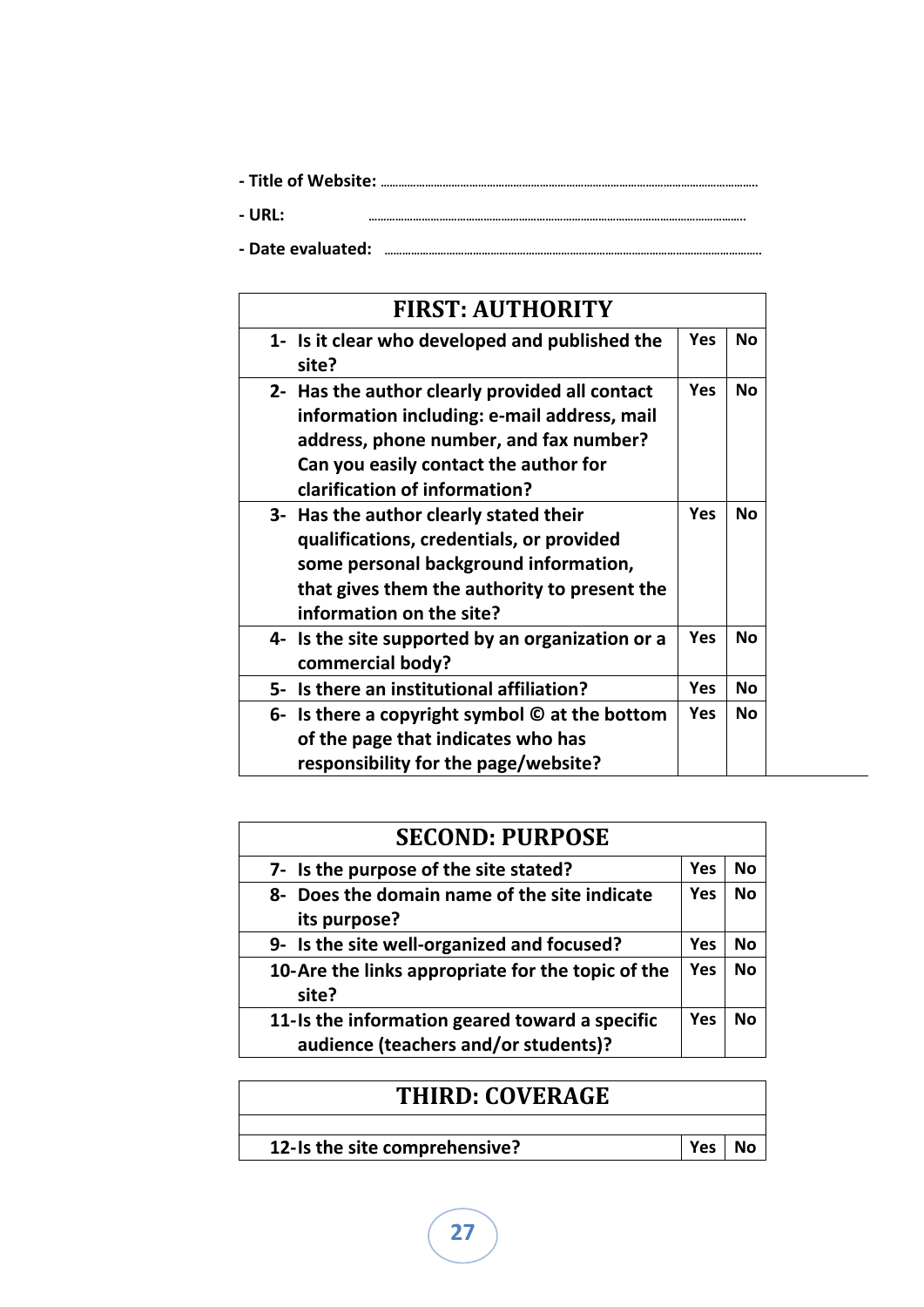| 13-Is the web site valuable compared to others | Yes        | <b>No</b> |
|------------------------------------------------|------------|-----------|
| on the same topic?                             |            |           |
| 14-Does the site provide its own information   | <b>Yes</b> | Nο        |
| instead of depending on outside links?         |            |           |
| 15-Does the site have relevant outside links?  | <b>Yes</b> | No        |
| 16- Are the EFL teachers and students the      | Yes        | <b>No</b> |
| intended audience?                             |            |           |
| 17-Is the information relevant?                | Yes        | No        |
| 18-Do the links complement the documents'      | <b>Yes</b> | <b>No</b> |
| theme?                                         |            |           |
| 19-Does the site satisfy the needs of its      | <b>Yes</b> | Νo        |
| intended audience?                             |            |           |
| 20-Is it too detailed?                         | Yes        | Nο        |

| <b>FOURTH: CURRENCY</b>                                         |     |           |
|-----------------------------------------------------------------|-----|-----------|
| 21-Is the date the information was first written<br>given?      | Yes | <b>No</b> |
| 22-Is the date the information was placed on<br>the web given?  | Yes | Νo        |
| 23-Is the date the information was last revised<br>given?       | Yes | <b>No</b> |
| 24-Is the site fully developed? (i.e. no<br>construction signs) | Yes | Νo        |
| 25-Was the site updated recently?                               | Yes | No        |
| 26-Is the information still valid for your topic?               | Yes | No        |
| 27-Have some of the links expired or moved?                     | Yes | Nο        |

| <b>FIFTH: OBJECTIVITY</b>                      |     |    |
|------------------------------------------------|-----|----|
| 28-Does the content reflect a bias?            | Yes | N٥ |
| 29-Is the bias explicit or hidden?             | Yes | N٥ |
| 30-Does the site avoid advertising that may be | Yes | N٥ |
| a conflict of interest with the content?       |     |    |

| <b>SIXTH: ACCURACY</b>                             |            |    |
|----------------------------------------------------|------------|----|
| 31-Is the information reliable? If the author is   | <b>Yes</b> | N٥ |
| affiliated with a known institution, this          |            |    |
| could be a clue.                                   |            |    |
| 32-If statistics and other factual information are | Yes        | Nο |
| presented, are proper references given for         |            |    |
| the origin of the information?                     |            |    |
| 33-From the reading you have already done on       | Yes        |    |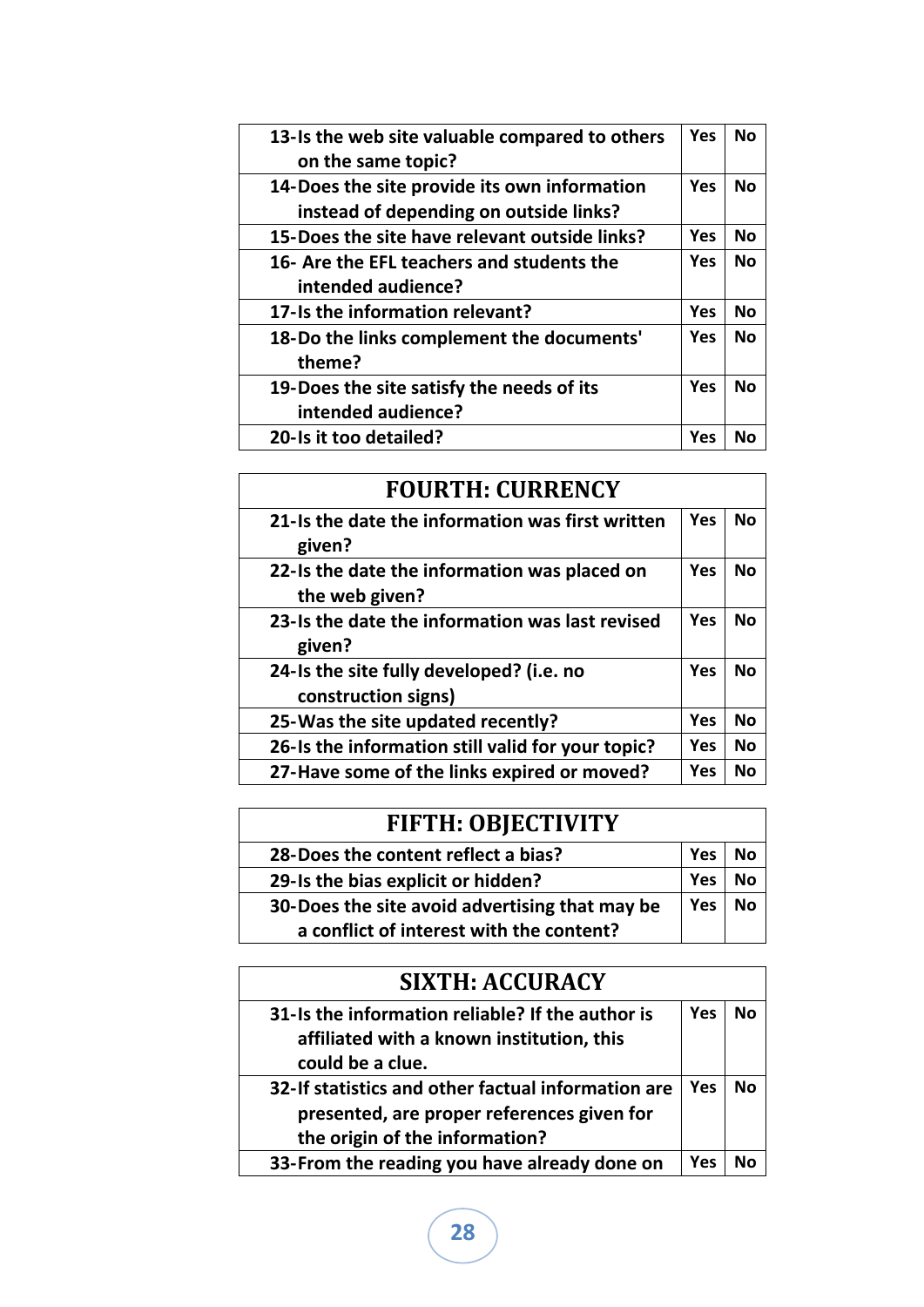| the subject does the information on the site     |     |    |
|--------------------------------------------------|-----|----|
| seem accurate?                                   |     |    |
| 34-Is a bibliography or reference list included? | Yes | No |

| <b>SEVENTH: TECHNICAL ASPECTS</b>                                                                                |            |           |
|------------------------------------------------------------------------------------------------------------------|------------|-----------|
| - Navigation:                                                                                                    |            |           |
| 35- Is the site easy to navigate?                                                                                | Yes        | <b>No</b> |
| 36- Do links allow easy navigation throughout the<br>site?                                                       | Yes        | <b>No</b> |
| 37- Are Standard multimedia formats employed?                                                                    | Yes        | <b>No</b> |
| 38- Are there options for printing/downloading all<br>or selected text and graphics.                             | Yes        | <b>No</b> |
| - Design and Structure:                                                                                          |            |           |
| 39- Is the Home page attractive, inviting and<br>friendly, thus you may want to find out more<br>about the site? | <b>Yes</b> | No        |
| 40- Is the site clearly organized?                                                                               | Yes        | Nο        |
| 41- Is the layout of the text and graphics visually<br>pleasing?                                                 | Yes        | <b>No</b> |
| 42- Are the graphics well chosen and<br>appropriately used?                                                      | Yes        | Nο        |
| 43- Is an index or site map included on the home<br>page and other pages in site?                                | Yes        | Nο        |
| 44- Is it easy to read the text with the font types,<br>size, colors and contrast with backgrounds?              | Yes        | Nο        |
| 45- Do all the links work?                                                                                       | Yes        | <b>No</b> |
| -ACCESS:                                                                                                         |            |           |
| 46- Does the web site take too long to load?                                                                     | Yes        | <b>No</b> |
| 47- Do you have to pay a fee to access it or<br>register to use it?                                              | <b>Yes</b> | Νo        |
|                                                                                                                  |            |           |

| <b>EIGHTH: USEFULNESS FOR EFL TEACHERS</b>           |     |    |
|------------------------------------------------------|-----|----|
| <b>AND STUDENTS</b>                                  |     |    |
| 48-Is the website useful and helpful to primary      | Yes | Nο |
| school EFL teachers?                                 |     |    |
| 49- Is the website useful and helpful to prep school | Yes | Nο |
| <b>EFL teachers?</b>                                 |     |    |
| 50- Is the website useful and helpful to secondary   | Yes | Nο |
| school EFL teachers?                                 |     |    |
| 51- Is the website useful and helpful to university  | Yes |    |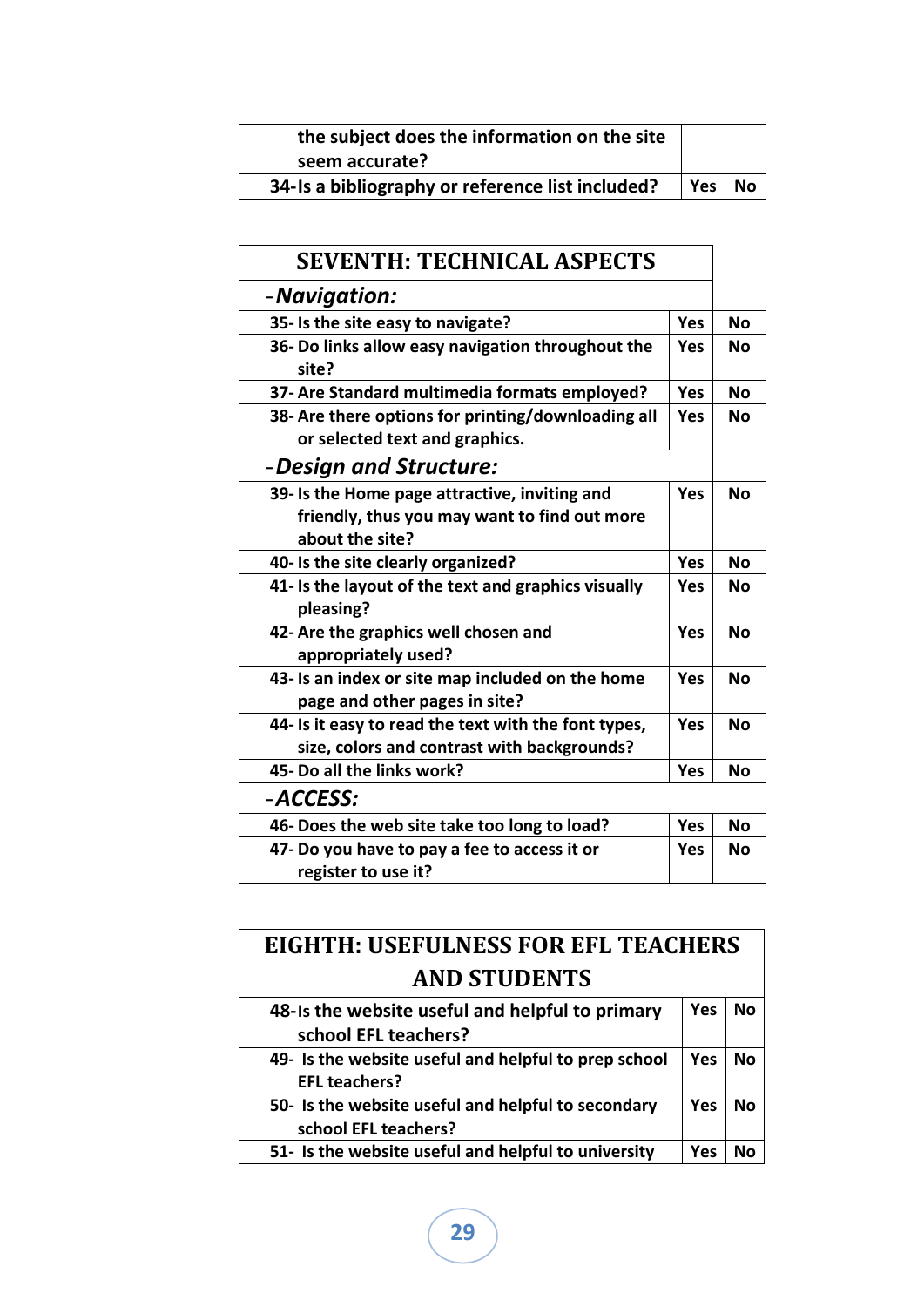| level EFL instructors?                                                                 |            |           |
|----------------------------------------------------------------------------------------|------------|-----------|
| 52- Is the website useful and helpful to primary<br>school pupils?                     | Yes        | Nο        |
| 53- Is the website useful and helpful to prep school<br>pupils?                        | Yes        | <b>No</b> |
| 54- Is the website useful and helpful to secondary<br>school students?                 | Yes        | <b>No</b> |
| 55- Is the website useful and helpful to self-study<br><b>EFL adult learners?</b>      | <b>Yes</b> | <b>No</b> |
| 56- Is the website useful and helpful to university<br>level EFL students?             | Yes        | <b>No</b> |
| 57- Does the website include material for<br>developing the learner's listening skill? | Yes        | Nο        |
| 58- Does the website include material for<br>developing the learner's speaking skill?  | Yes        | <b>No</b> |
| 59- Does the website include material for<br>developing the learner's reading skill?   | Yes        | <b>No</b> |
| 60- Does the website include material for<br>developing the learner's writing skill?   | Yes        | <b>No</b> |
| 61- Does the website develop the learner's<br>grammar?                                 | Yes        | <b>No</b> |
| 62- Does the website develop the learner's<br>vocabulary?                              | Yes        | <b>No</b> |
| 63- Does the website develop the learner's<br>pronunciation?                           | Yes        | <b>No</b> |

**\*\*\*\*\*\*\*\***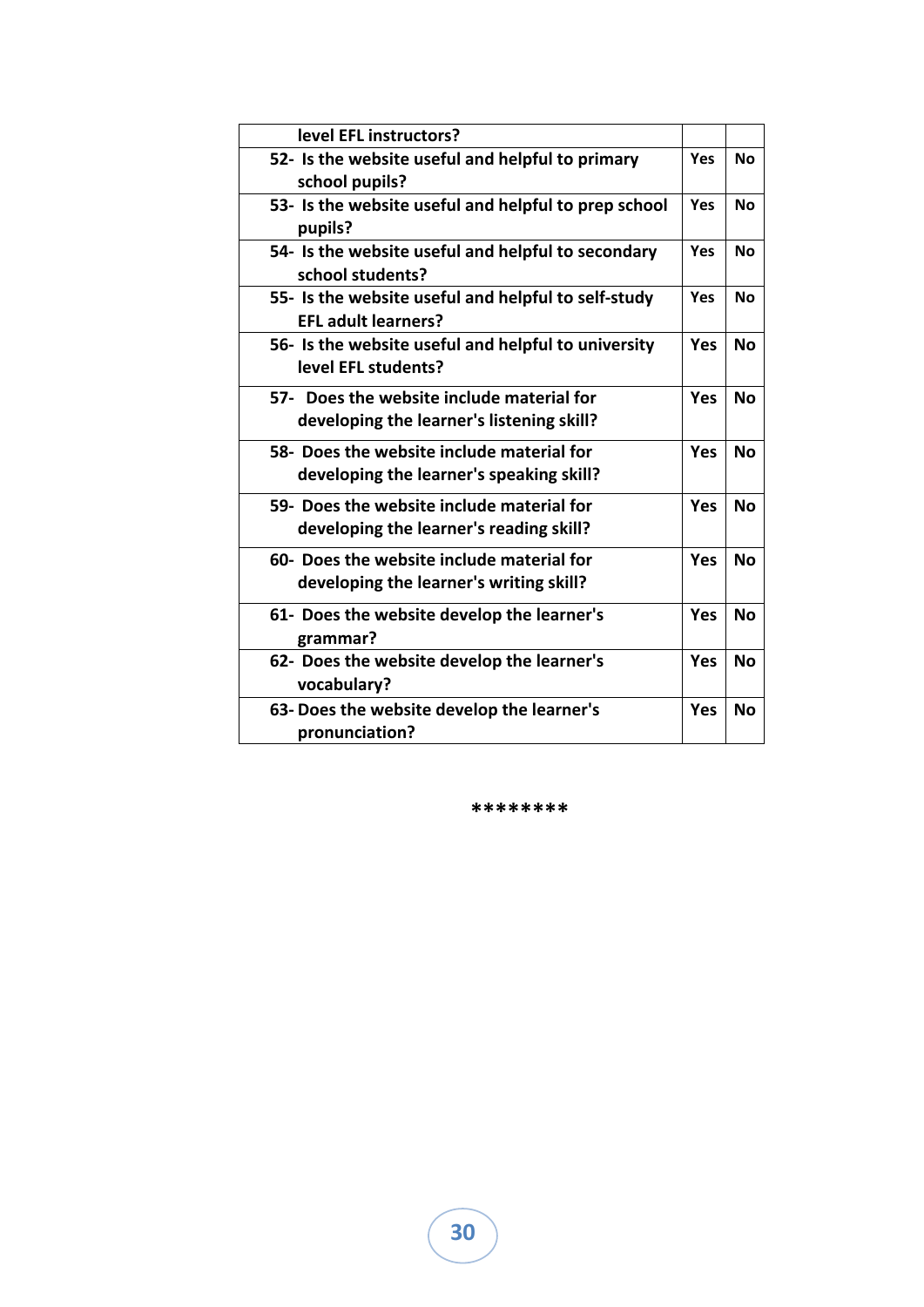## **APPENDIX (2) HOMEPAGE OF THE FIRST WEBSITE**

### **http://www.go4english.com./**

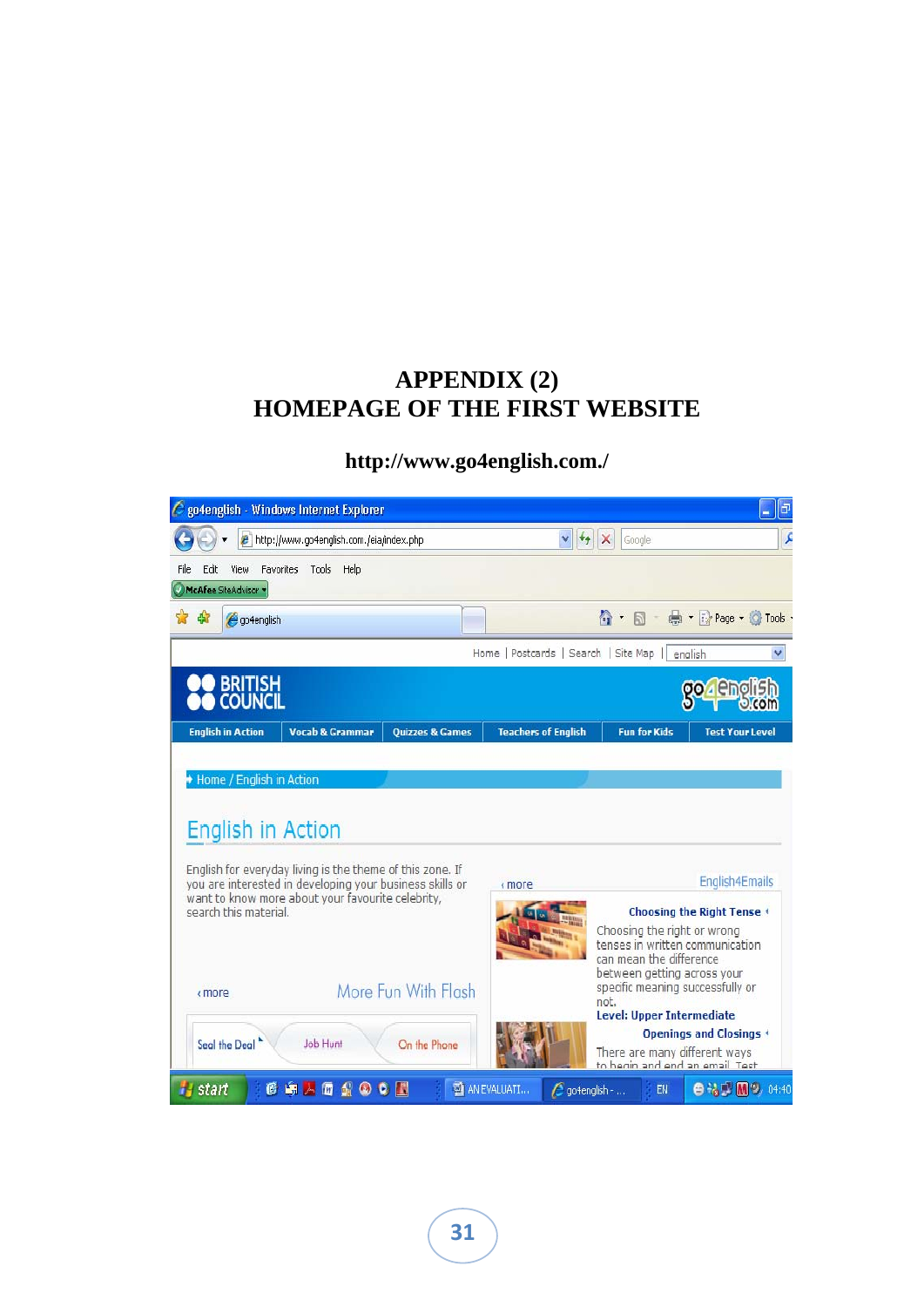## **APPENDIX (3) HOMEPAGE OF THE SECOND WEBSITE (www.englishclub.com)**

**\*\*\*\*\*\*\*\*\***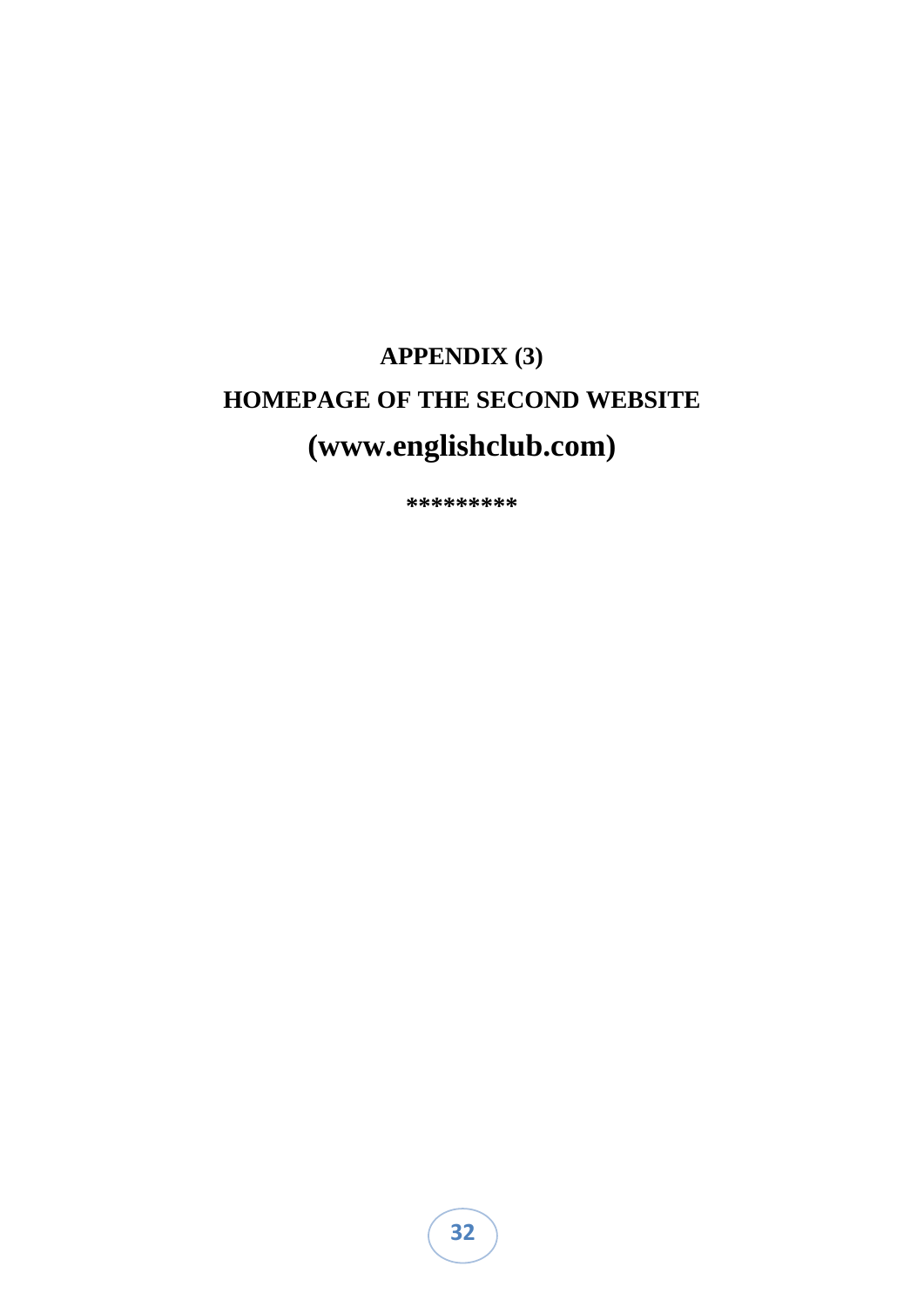

## **APPENDIX (4) HOMEPAGE OF THE THIRD WEBSITE http://www.eslcafe.com/**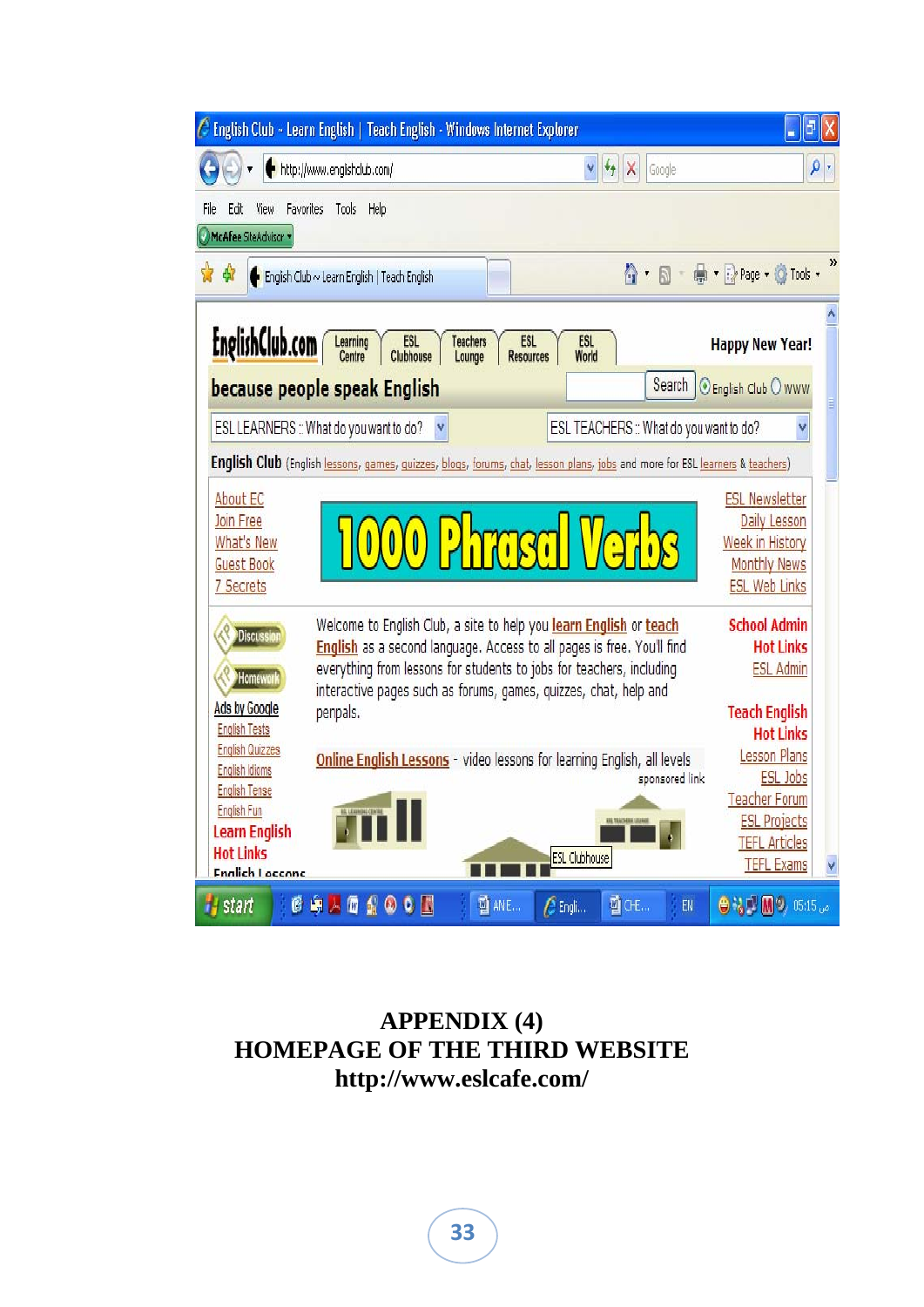

## **APPENDIX (5) HOMEPAGE OF THE FOURTH WEBSITE**

## **(http://www.britishcouncil.org/)**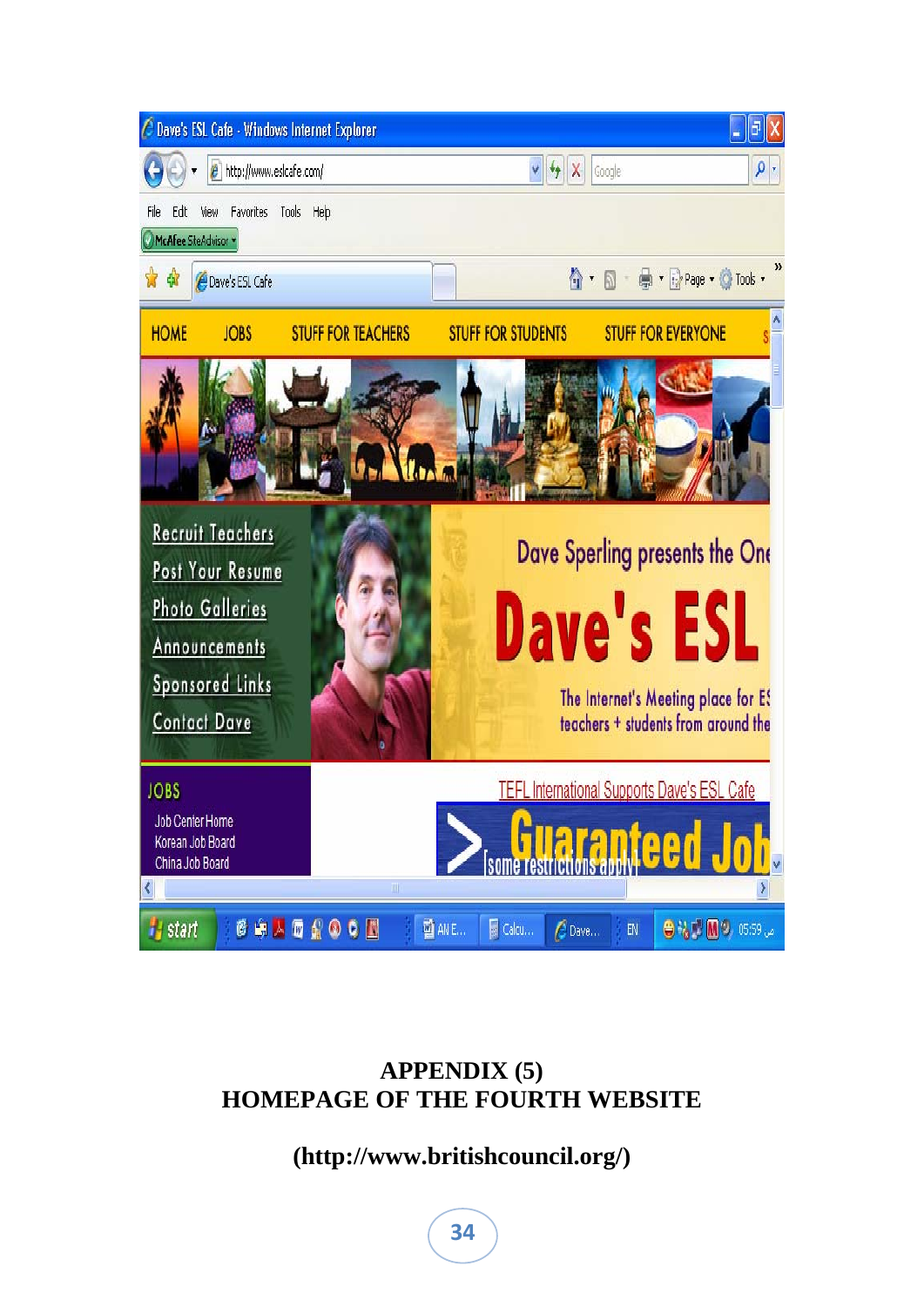| <b>British Council - Learning - Windows Internet Explorer</b>                                                                                                       |                                                                                                                                                                              |                                                                                                                                                                                            |                                                                                                                                                                                              |          |
|---------------------------------------------------------------------------------------------------------------------------------------------------------------------|------------------------------------------------------------------------------------------------------------------------------------------------------------------------------|--------------------------------------------------------------------------------------------------------------------------------------------------------------------------------------------|----------------------------------------------------------------------------------------------------------------------------------------------------------------------------------------------|----------|
| http://www.britishcouncil.org/learning.htm<br>$\theta$                                                                                                              |                                                                                                                                                                              | $\downarrow$<br>$\times$<br>V<br>Google                                                                                                                                                    |                                                                                                                                                                                              | $\rho$ . |
| File<br>Favorites<br>Tools<br>Help<br>Edit<br>View<br>McAfee SiteAdvisor                                                                                            |                                                                                                                                                                              |                                                                                                                                                                                            |                                                                                                                                                                                              |          |
| ₩<br>British Council - Learning                                                                                                                                     |                                                                                                                                                                              |                                                                                                                                                                                            | 个·同·鼎·沙Page · O Tools ·                                                                                                                                                                      |          |
| <b>Text only</b><br>Print this page<br>E-mail this page                                                                                                             | Add to favourites   Suggest similar pages                                                                                                                                    |                                                                                                                                                                                            | search our site                                                                                                                                                                              | GO       |
| <b>BRITISH COUNCIL</b><br>Learning                                                                                                                                  |                                                                                                                                                                              |                                                                                                                                                                                            |                                                                                                                                                                                              |          |
| <b>Teaching</b><br>Learning<br><b>Exams</b>                                                                                                                         | <b>International experience</b>                                                                                                                                              | <b>Support for UK providers</b>                                                                                                                                                            | <b>Contact us</b>                                                                                                                                                                            |          |
| Back to school with eTwinning<br><b>NEWS</b>                                                                                                                        |                                                                                                                                                                              |                                                                                                                                                                                            | Pause                                                                                                                                                                                        |          |
| <b>About us</b><br>We can connect you to UK education<br>and English language learning with<br>qualifications, courses, scholarships,<br>and professional networks. | <b>DEVELOPMENT</b><br><b>PARTNERSHIPS</b><br>IN HIGHER<br><b>EDUCATION</b>                                                                                                   |                                                                                                                                                                                            | eTwinning<br><b>Back to school with eTwinning</b>                                                                                                                                            |          |
| How can we help?                                                                                                                                                    | <b>Our services</b>                                                                                                                                                          |                                                                                                                                                                                            |                                                                                                                                                                                              |          |
| <b>D</b> Study in the UK                                                                                                                                            | Learning                                                                                                                                                                     | <b>Teaching</b>                                                                                                                                                                            | <b>Global opportunities</b>                                                                                                                                                                  |          |
| <b>D</b> Funding your studies<br><b>8</b> Take an exam<br><b>D</b> Learn English<br><b>D</b> Teaching exchange                                                      | We can help to you to<br>learn English and develop<br>your education with<br>English language<br>qualifications and UK<br>exams. We can also help<br>you to study in the UK, | If you are a UK teacher<br>we can offer professional<br>opportunities and support<br>international work in your<br>school. If you are an<br>English language teacher<br>we can can provide | If you are involved in<br>youth work, school<br>partnerships, teachers'<br>professional development<br>or vocational training, we<br>can offer you unrivalled<br>international opportunities |          |
| <b>D</b> School partnerships                                                                                                                                        | with up-to-date advice on                                                                                                                                                    | training opportunities and                                                                                                                                                                 | to develop your                                                                                                                                                                              |          |
| <b>8 Youth exchange</b>                                                                                                                                             | opportunities and<br>scholarships.                                                                                                                                           | online resources to<br>support your work.                                                                                                                                                  | professional skills and<br>experience.                                                                                                                                                       |          |
|                                                                                                                                                                     | Ш                                                                                                                                                                            |                                                                                                                                                                                            |                                                                                                                                                                                              | ١        |
| <b>COMAGAOON</b><br>start                                                                                                                                           | 图 AN E                                                                                                                                                                       | Calcu<br><b>C</b> Britis                                                                                                                                                                   | ● 2 周9,06:29 。<br>${\sf EN}$                                                                                                                                                                 |          |

## **APPENDIX (6) HOMEPAGE OF THE FIFTH WEBSITE (http://www.zozanga.com/)**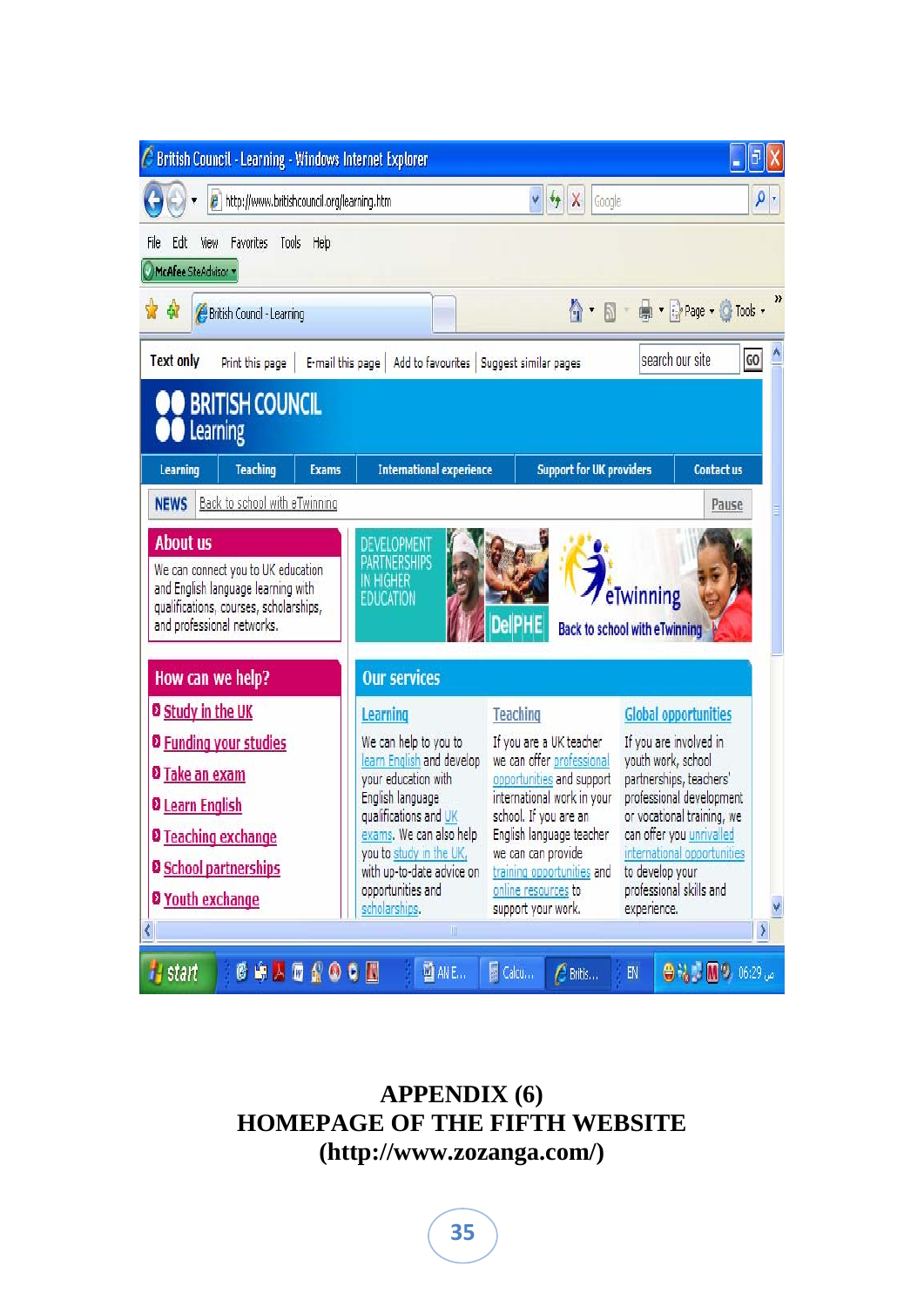|                                                                                                         | http://www.zozanga.com/                                                                                                                                                 | $+$<br>Google                                                                                                                                                          | $\rho$ .                                                                                                                            |
|---------------------------------------------------------------------------------------------------------|-------------------------------------------------------------------------------------------------------------------------------------------------------------------------|------------------------------------------------------------------------------------------------------------------------------------------------------------------------|-------------------------------------------------------------------------------------------------------------------------------------|
| Favorites<br>File<br>Fdit<br>View                                                                       | Tools<br>Help                                                                                                                                                           |                                                                                                                                                                        |                                                                                                                                     |
| McAfee SiteAdvisor *                                                                                    |                                                                                                                                                                         |                                                                                                                                                                        |                                                                                                                                     |
| $\mathbf{d}$                                                                                            | Learn English Free - Zozanga ESL - Easy Grammar - Gr                                                                                                                    |                                                                                                                                                                        | Tools .                                                                                                                             |
|                                                                                                         |                                                                                                                                                                         |                                                                                                                                                                        |                                                                                                                                     |
| <b>GRAMMAR LESSONS</b>                                                                                  |                                                                                                                                                                         | Learn English, the free and easy web site for EFL/ESL learners, students and teachers.<br>STUDENT LOAN / STUDENT LOANS / CONSOLIDATE STUDENT LOANS                     | <b>ZOZANGA ESL FORUM</b><br><b>LESSONS [1-40]</b>                                                                                   |
| [+]Adjectives                                                                                           |                                                                                                                                                                         | How to improve your English skills?                                                                                                                                    | $I+1$ Unit 1                                                                                                                        |
| Comparative<br>Possessive<br>Superlative<br>Used to<br><b>List Of Adjectives</b><br>[+]Adverbs          | <b>Improve Your English</b><br><b>Learning Skills</b><br>Motivate yourself.<br>Set yourself achievable goals.<br>Understanding how you learn best<br>may also help you. | <b>Improve Your English</b><br><b>Grammar</b><br>Use self-study grammar books.<br>Learn the different tenses.<br>Do online exercises.<br><b>Nationalities</b>          | Am/is/are + what/who?<br>Introductions, greetings<br>farewells<br>People and places + wh<br>The alphabet + names<br>Numbers 1-10    |
|                                                                                                         |                                                                                                                                                                         |                                                                                                                                                                        | $[+]$ Unit 2                                                                                                                        |
| Degree<br>Duration<br>Frequency<br>Manner<br>Place<br>Probability<br>Time<br>Comparative<br>Superlative | <b>Improve Your English</b><br><b>Vocabulary</b><br>Top 500 English words.<br>Top 100 English verbs.<br>Top 100 misspelt/misspelled<br>words.                           | <b>Improve Your English</b><br><b>Listening Skills</b><br>Try some of the radio stations<br>and ty channels.<br>Films in English are an excellent<br>language resource | More about people + tit<br>Present continuous - po<br>Present continuous - ne<br>Present continuous - gu<br>Colours<br>$[+]$ Unit 3 |

## **APPENDIX (7) HOMEPAGE OF THE SIXTH WEBSITE (http://www.englishonline.com./)**